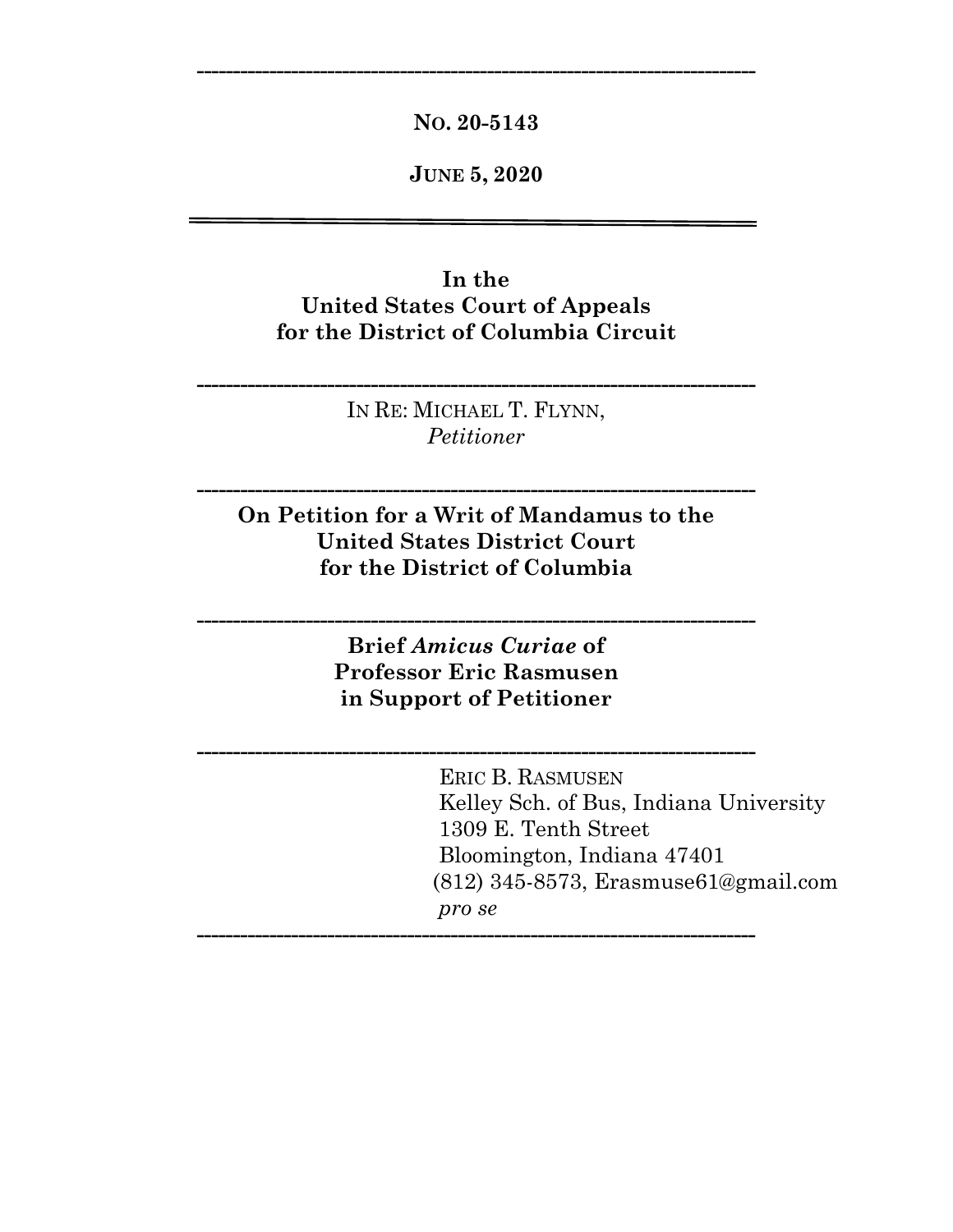# **CERTIFICATE AS TO PARTIES, RULINGS, AND RELATED CASES**

### **Parties and Amici**

 All parties and *amici* appearing before the district court and this Court are listed in the petition for a writ of mandamus except the following *amici*: Majority Leader Mitch McConnell and Senators Tom Cotton, Mike Braun, Kevin Cramer, Ted Cruz, Charles E. Grassley, and Rick Scott; the states of Ohio, Alabama, Alaska, Arkansas, Florida, Georgia, Indiana, Louisiana, Mississippi, Missouri, Montana, Oklahoma, South Carolina, Texas, Utah, and West Virginia; John M. Reeves; 16 individuals who served on the Watergate Special Prosecution Force; Lawyers Defending American Democracy, Inc.; former federal District Court jurists; John Reeves; The New York City Bar Association; Edwin A. Meese, III and Conservative Legal Defense and Education Fund; Eleven Members of The United States House of Representatives; Federal practitioners - a group of attorneys with experience in federal criminal and civil litigation; and James M. Murray.

2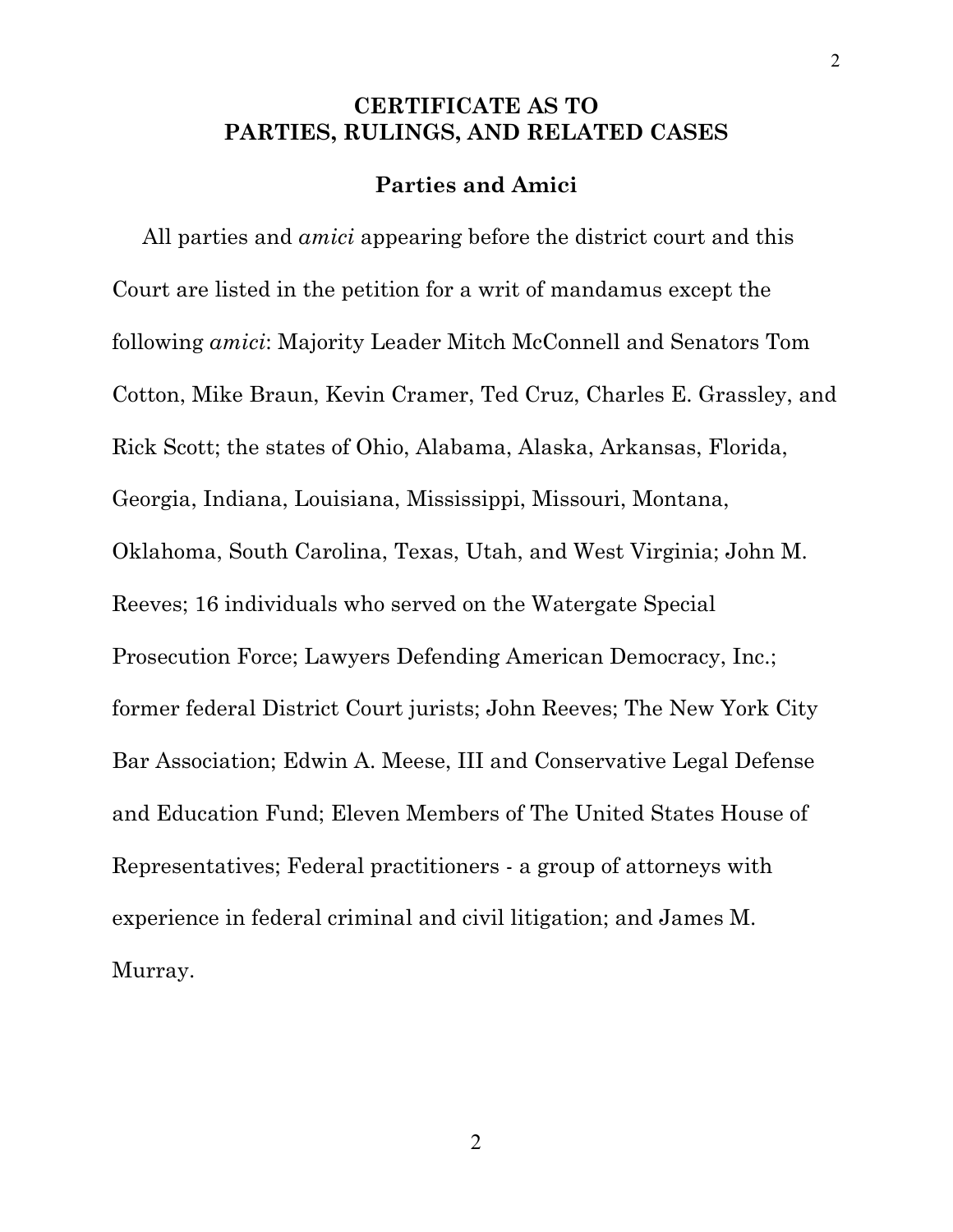## **Ruling under Review**

 Petitioner seeks review of the district court's appointment of an *amicus curiae* and the district court's May 18, 2020 minute order allowing *amicus* to appear *pro hac vice* in the case and setting a briefing schedule. Petitioner also requests review of the district court's failure to grant the government's motion to dismiss the case with prejudice pursuant to Rule 48(a). References to the ruling at issue appear in the Petition for a Writ of Mandamus.

### **Related Cases**

 *Amicus* is not aware of any related cases other than the pending case before the district court.

*/s/ Eric B. Rasmusen*

*\_\_\_\_\_\_\_\_\_\_\_\_\_\_\_\_\_\_\_\_\_\_\_\_\_\_\_\_\_\_*

 Eric B. Rasmusen *Amicus Curiae, pro se*

Dated: June 5, 2020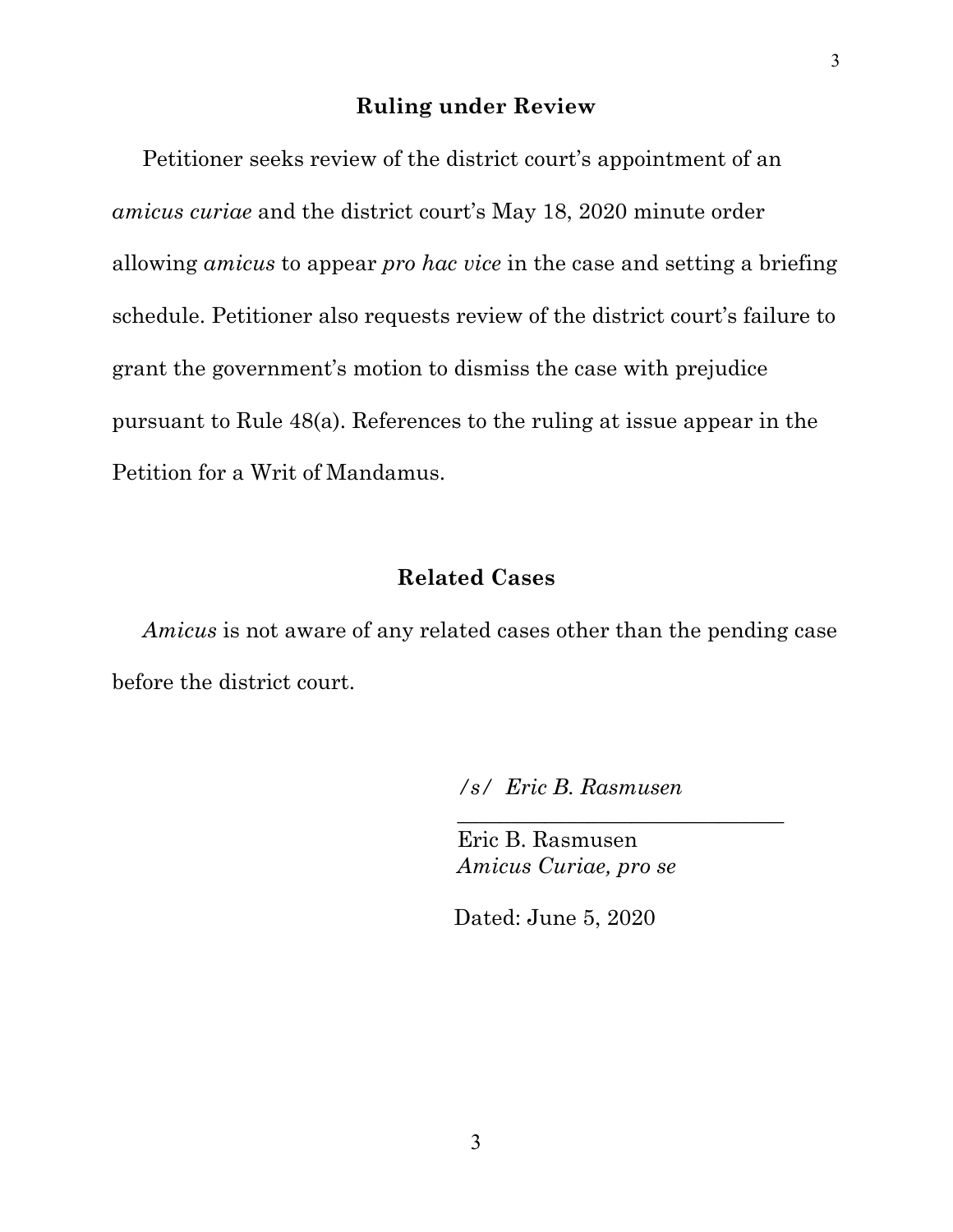# **TABLE OF CONTENTS**

| I. Mandamus is not about trial judges making wrong decisions, but    |
|----------------------------------------------------------------------|
| II. Federal law, in particular, uses mandamus to make judges do what |
| III. Judge Sullivan's actions will create irreparable harm if not    |
|                                                                      |
|                                                                      |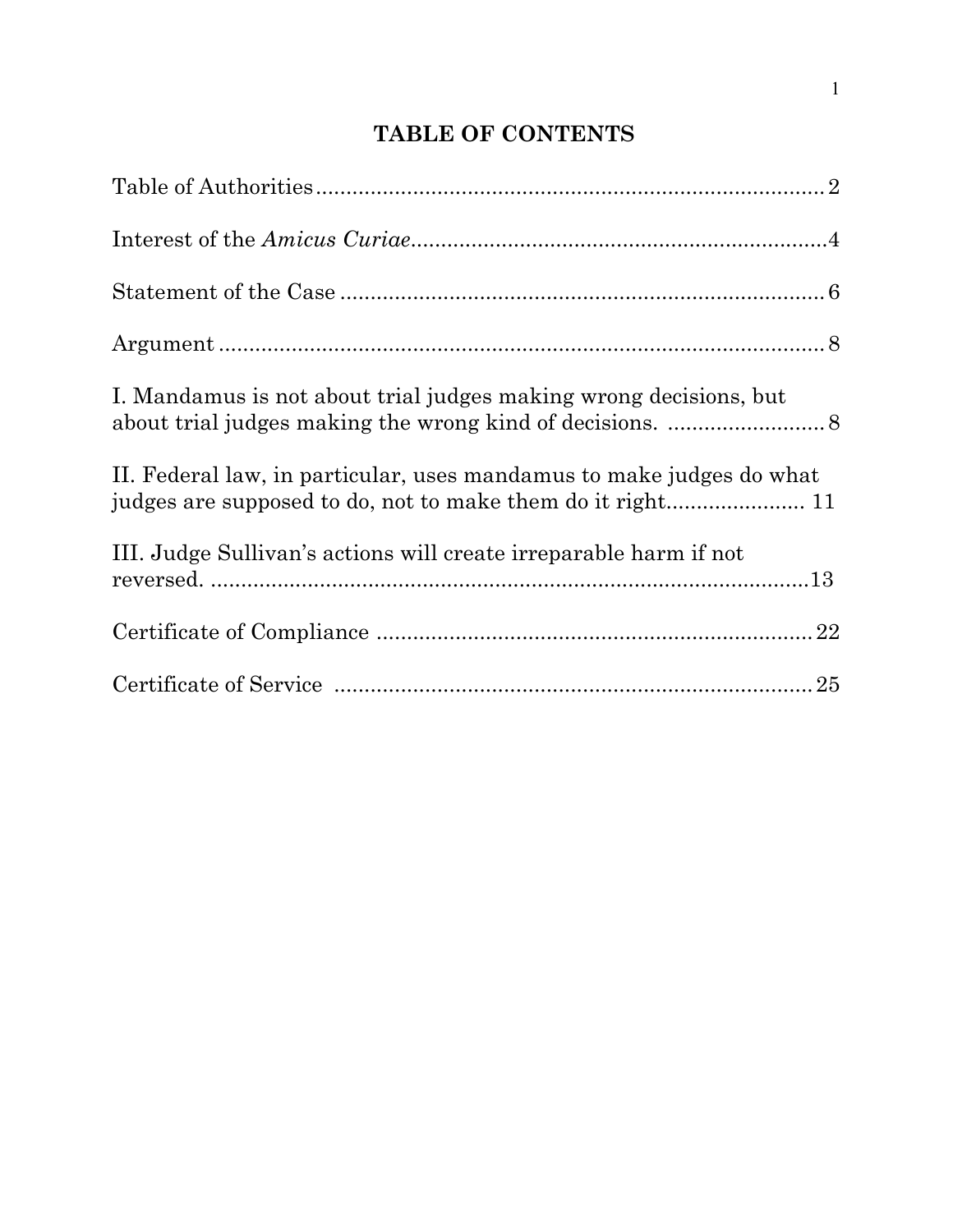# **TABLE OF AUTHORITIES**

# **Cases**

| Bankers Life & Cas. Co. v. Holland,                         |  |
|-------------------------------------------------------------|--|
| Cheney v. U.S. District Court for the District of Columbia, |  |
|                                                             |  |
|                                                             |  |
|                                                             |  |
|                                                             |  |
|                                                             |  |

# **Other Works Cited**

| "Ubi jus ibi remedium - Oxford Reference",                                                                               |  |
|--------------------------------------------------------------------------------------------------------------------------|--|
| www.oxfordreference.com,                                                                                                 |  |
| $doi:10.1093/oi/authority.20110803110448446$                                                                             |  |
|                                                                                                                          |  |
| J. Mark Ramseyer and Eric Rasmusen, "Why Are Japanese Judges"<br>So Conservative in Politically Charged Cases?" American |  |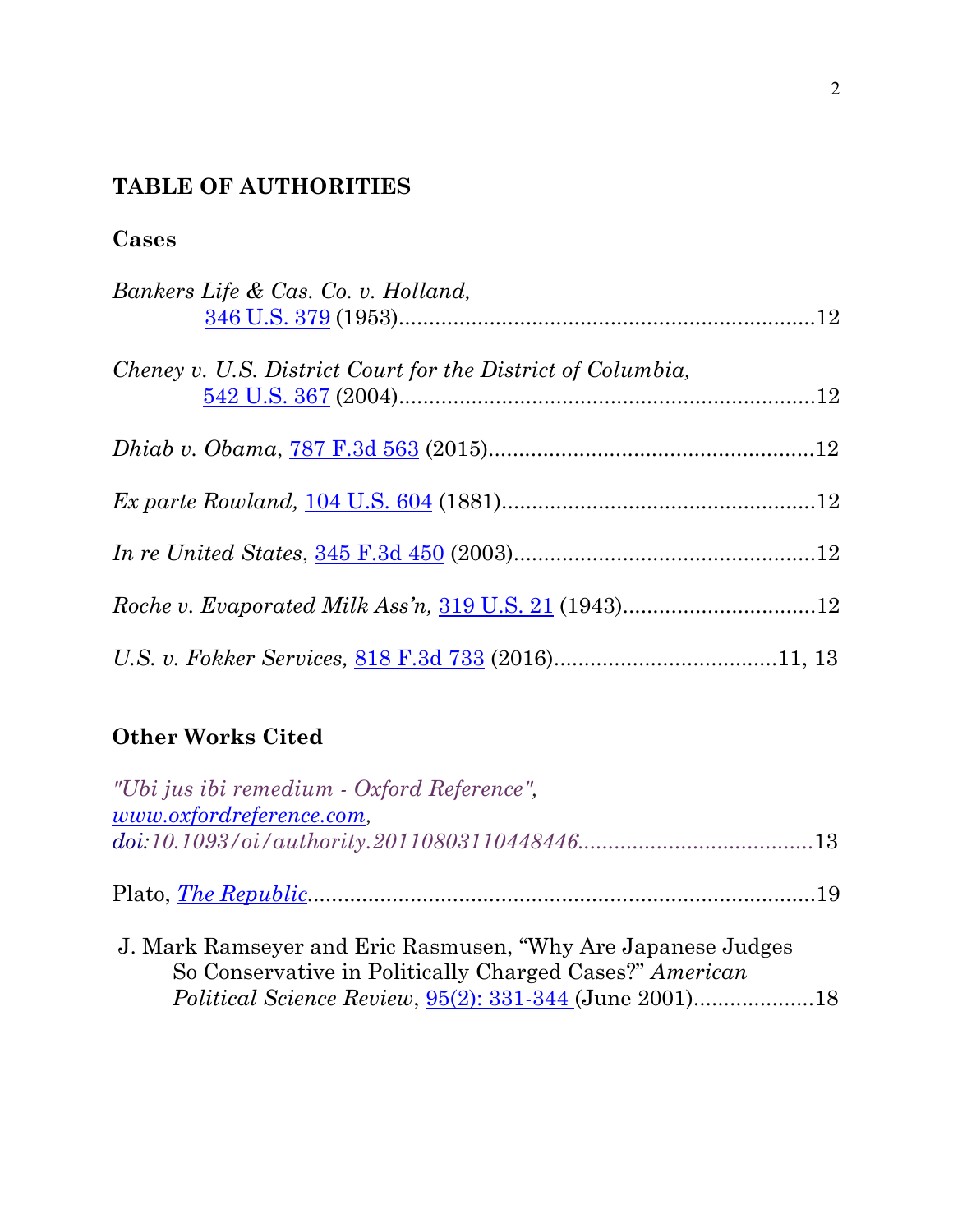| J. Mark Ramseyer and Eric Rasmusen, <i>Measuring Judicial</i> |  |
|---------------------------------------------------------------|--|
| Independence: The Political Economy of Judging in Japan.      |  |
|                                                               |  |
|                                                               |  |
| Eric Rasmusen, "Stigma and Self-Fulfilling Expectations of    |  |
| Criminality," The Journal of Law and Economics                |  |
|                                                               |  |
|                                                               |  |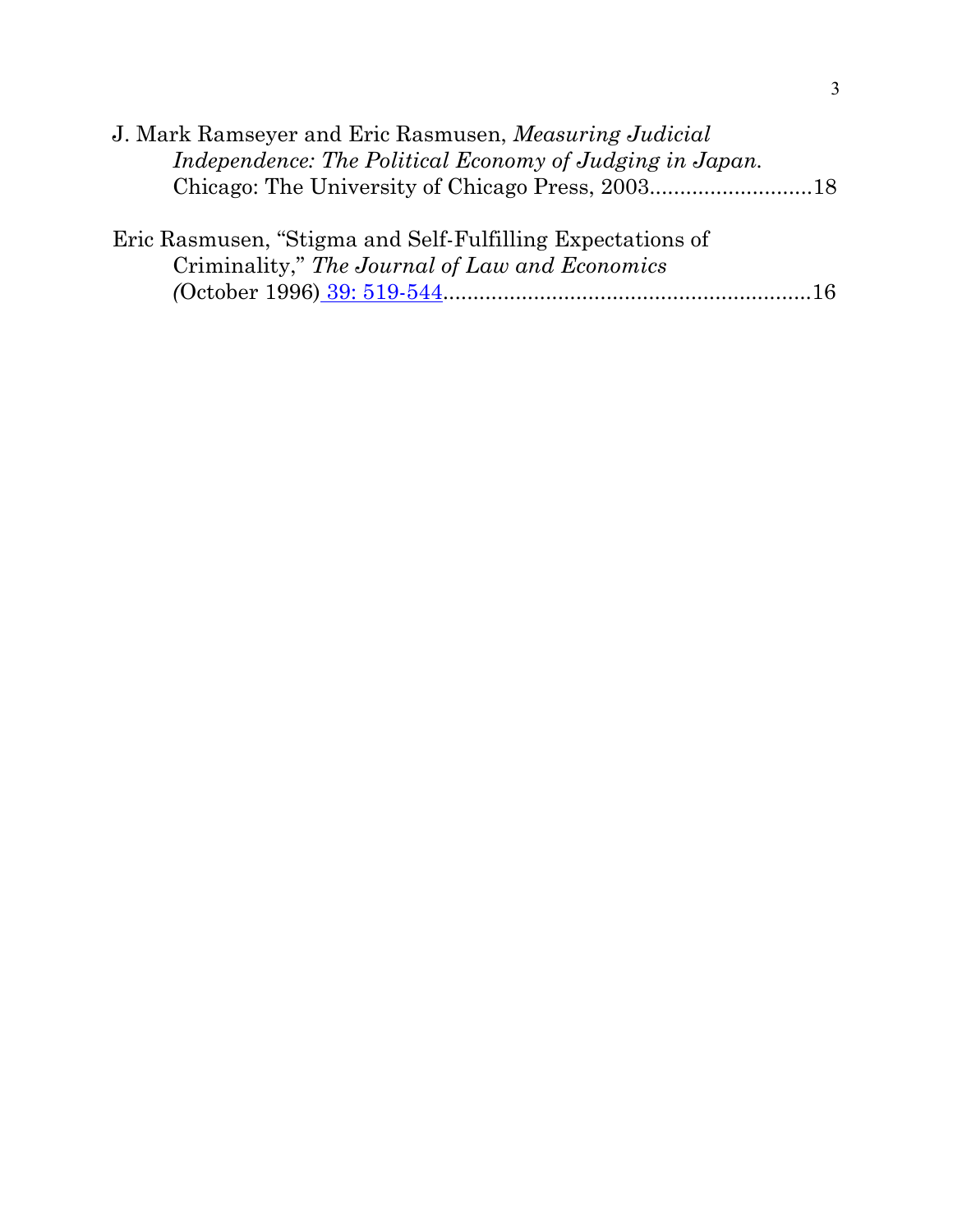#### **Interest of the** *Amicus Curiae*

 Eric Rasmusen is Professor of Business Economics and Public Policy at Indiana University's Kelley School of Business and has held visiting positions at the University of Tokyo, Oxford, the University of Chicago, the Harvard University Department of Economics, and Harvard and Yale Law Schools. He has been a director of the American Law and Economics Association and was several times chosen by George Mason's Law and Economics Center to teach economics to judges. He has published over 70 papers in scholarly journals, including over 10 in law reviews and legal journals. His co-authors include Judges John Wiley and Richard Posner and law professors J. Mark Ramseyer (Harvard), Ian Ayres (Yale), Richard McAdams (Chicago), Minoru Nakazato (Tokyo), Frank Buckley (George Mason), and Jeffrey Stake, Ken Dau-Schmidt, and Robert Heidt (Indiana). With J. Mark Ramseyer, he is author of *Measuring Judicial Independence: The Political Economy of Judging in Japan* and many articles on prosecutors, attorneys, organized crime, and the Japanese judiciary. In economics, he is best known for his book on strategic behavior, *Games*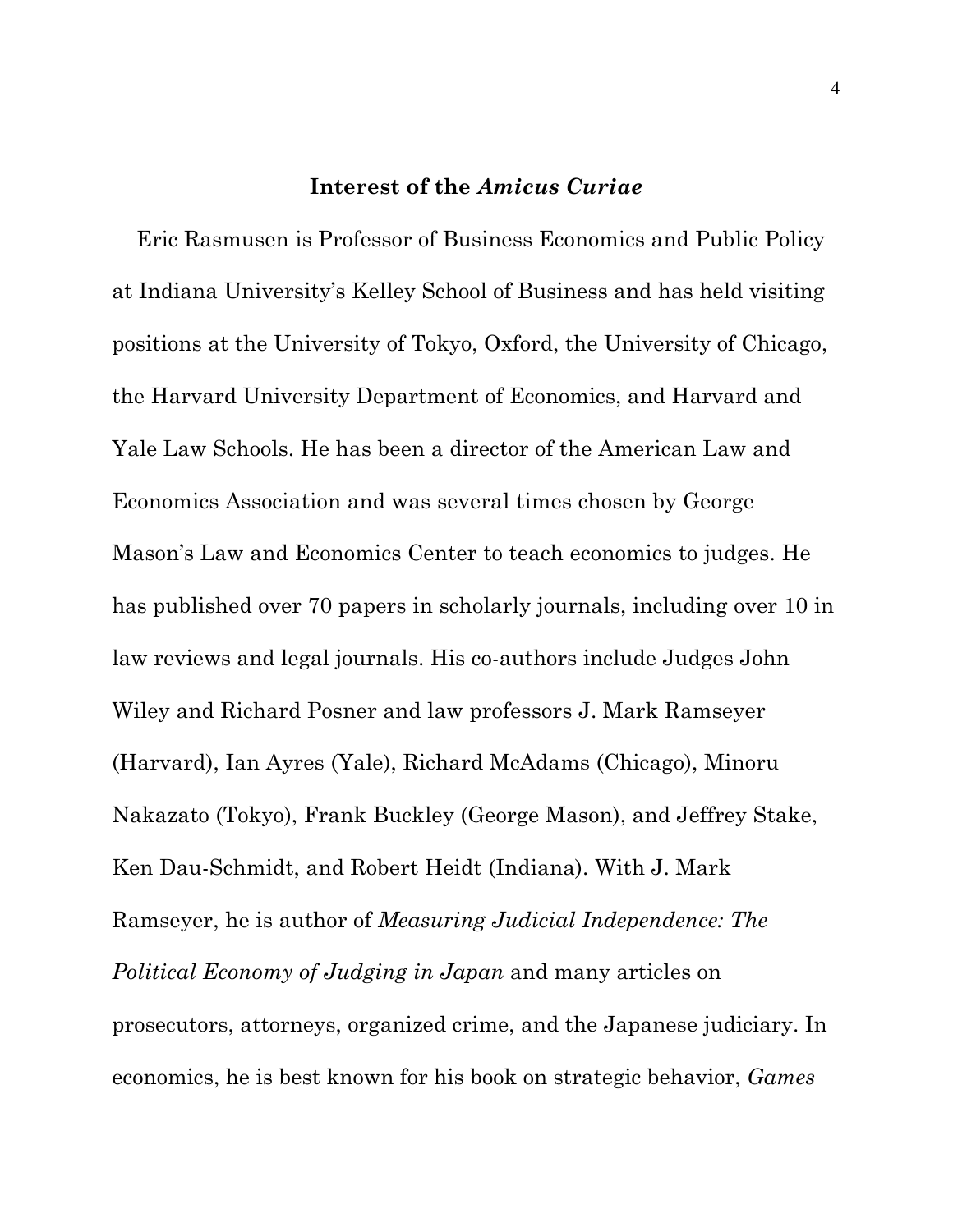*and Information*, which has been translated into Japanese, Italian, Spanish, French, and Chinese (two editions, simplified characters and complex).

 The Flynn mandamus petition presents questions to which ideas drawn ultimately from law-and-economics can be usefully applied. These questions revolve around the first part of the standard test for mandamus: whether alternative relief is available. This question has been somewhat neglected by the parties and the other amici, who have focused on whether the district court's actions have been unlawful. Professor Rasmusen's research having touched on the structure of the judiciary in Japan and of prosecutions in the various U.S. states, political economy, social norm, precedent, ostracism, strategic behavior, and the effect of criminal stigma, he feels he may be able to provide inputs others do not.

 No party or counsel for any party authored this brief in whole or in part or contributed funding to it or in connection with its preparation. No person other than this *amicus* contributed money to fund the preparation or submission of this brief.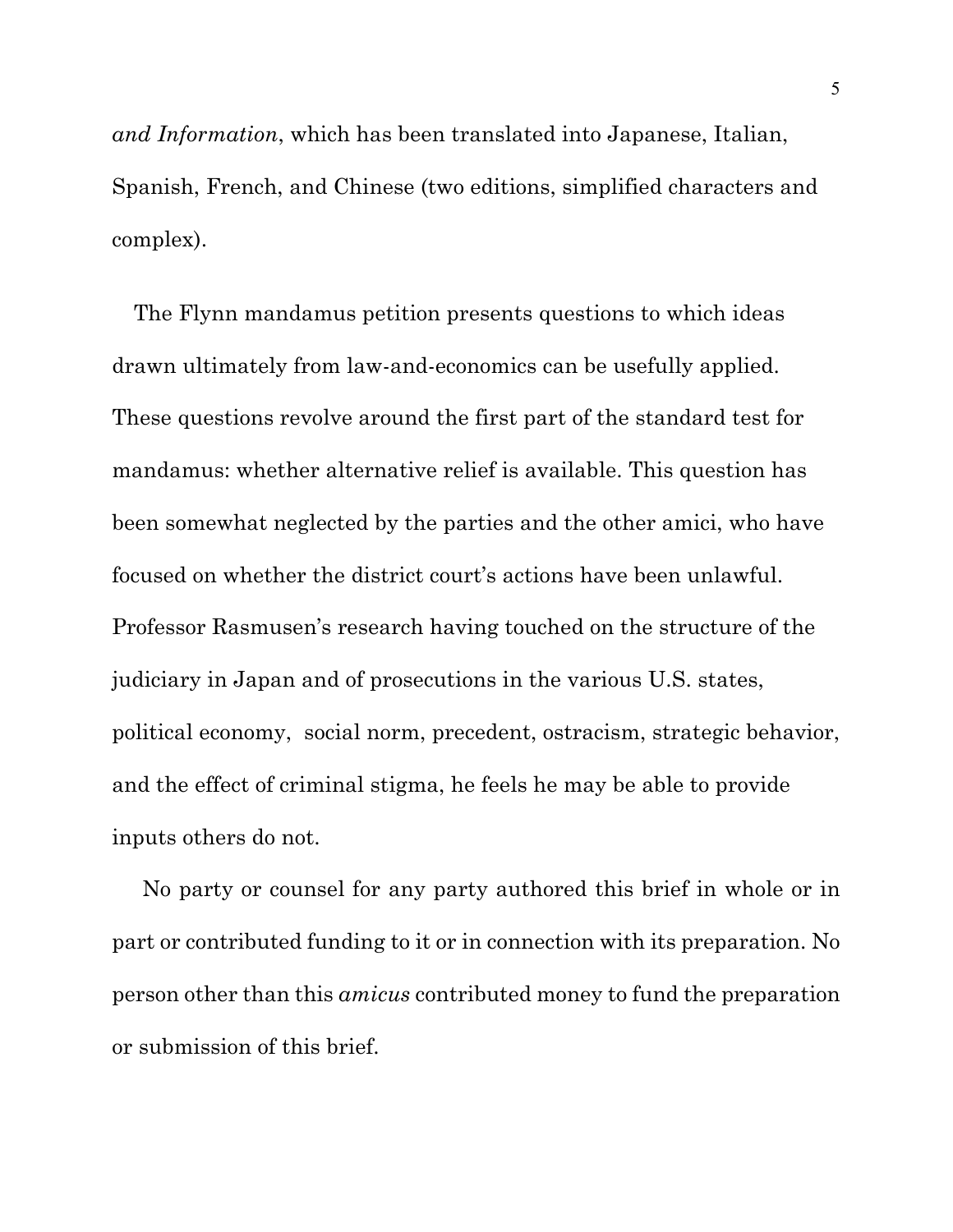#### **Statement of the Case**

On December 1, 2017, District Judge Rudolph Contreras accepted a guilty plea from Michael Flynn for making false statements to the FBI. Judge Contreras recused himself and the case was reassigned to District Judge Emmet G. Sullivan. In June 2019, General Flynn engaged new counsel. On January 14, 2020, he filed a motion for leave to withdraw his guilty plea. On May 7, the Department of Justice moved to dismiss the charges with prejudice in the interests of justice.

 Four days later, the *Washington Post* published an article by John Gleeson and two other members of his law firm calling for Judge Sullivan to appoint an amicus to oppose dismissal. The next day, Judge Sullivan issued an invitation for amicus briefs on the issue of whether he should grant the motion to dismiss, and the day after that he appointed John Gleeson himself as *amicus curiae*.

 On May 19, Flynn filed a mandamus petition with the D.C. Circuit Court of Appeals asking that:

(i) the prosecution be dismissed as requested;

(ii) the order appointing an *amicus curiae* be vacated; and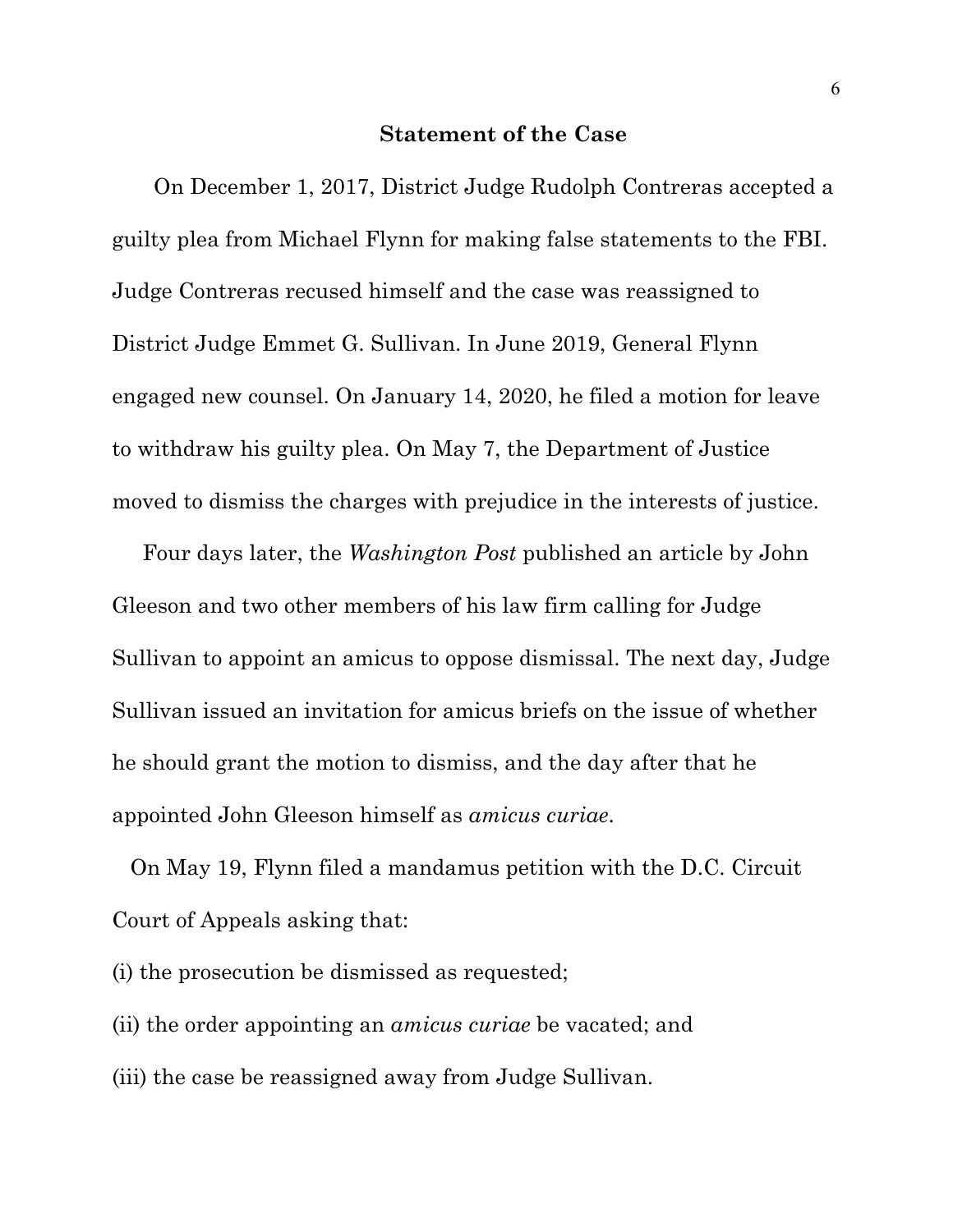On May 21, a three-judge panel from the D.C. Circuit ordered Judge Sullivan to respond by June 1 to petitioner's request, and invited the Department of Justice to respond. Judge Sullivan responded, via counsel, and so did the Department of Justice--- in support of the mandamus petition. Various amicus briefs were submitted, and on June 2 the panel said that any further motions for leave to participate as amici curiae, and associated briefs, should be submitted by June 5. The present brief is one example.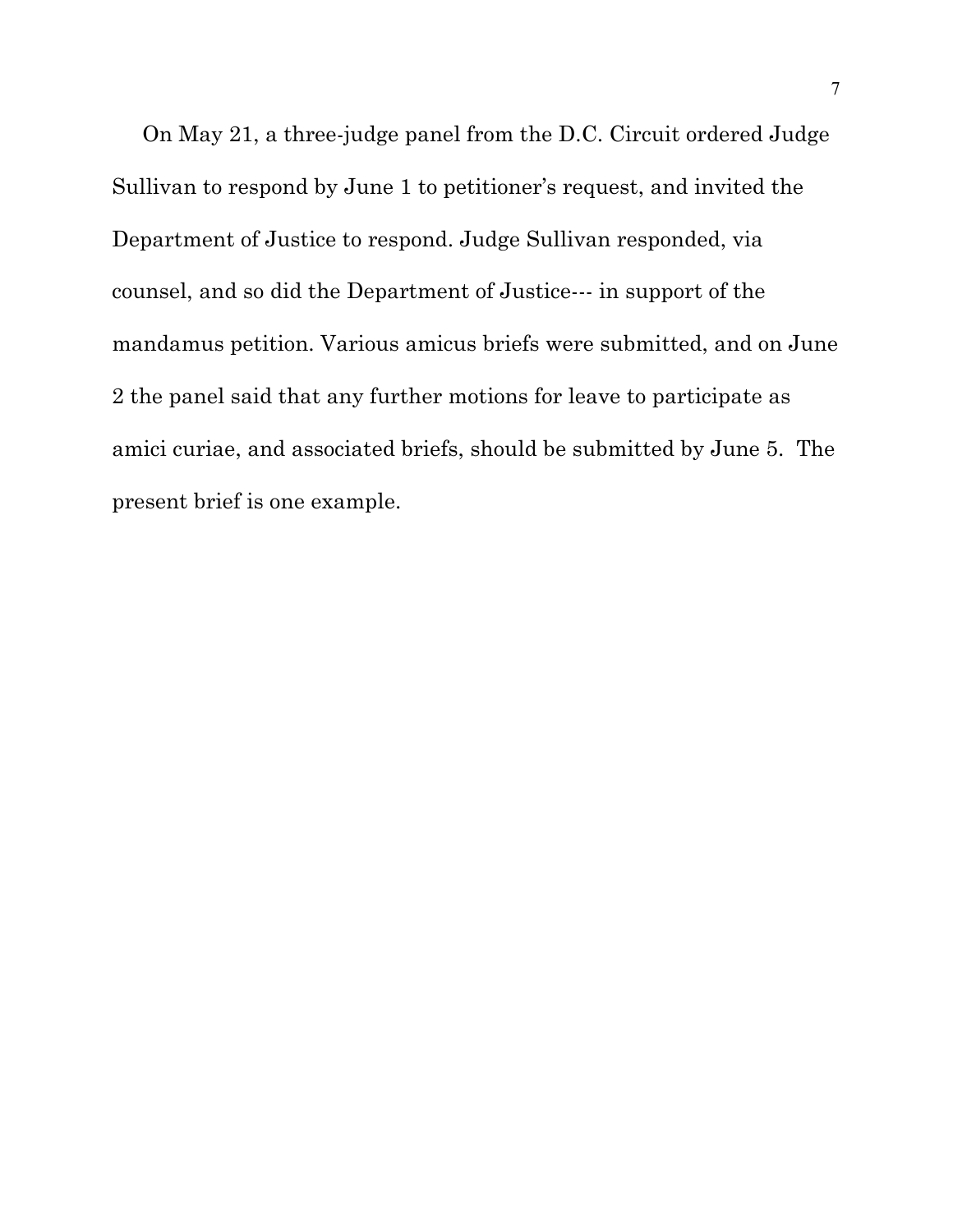#### **ARGUMENT**

# **I. Mandamus is not about trial judges making wrong decisions, but about trial judges making the wrong kind of decisions.**

 I am a professor, so I will be didactic, but also, I hope, easy to read and interesting to those who enjoy law, as well as, of course, attempting to be useful to the Court in forming its thoughts. I am writing for the Court as my readers, though others are welcome to listen in. Do be patient. I will start out writing generally, like an economist, but will soon return to case citations and three-part tests.

 It is easy to see why mandamus is usually inappropriate, even if the court below has erred. We want a system where most cases are handled completely by one court--- one judge with, sometimes, the aid of a jury to decide questions of fact. The one judge will almost always get things right. Most cases are not hard, and the trial court has a good shot at being right even in hard cases. Individuals do make mistakes, though, even if they are judges, and so we have appellate courts. In the federal courts, the usual appeal is to a three-judge panel--- three, because (a) there is less room for individual mistake, and (b) we only allow the appeal court to devote a tiny fraction of the time to a case that the trial court spends, so we can afford to be more lavish with the number of judges.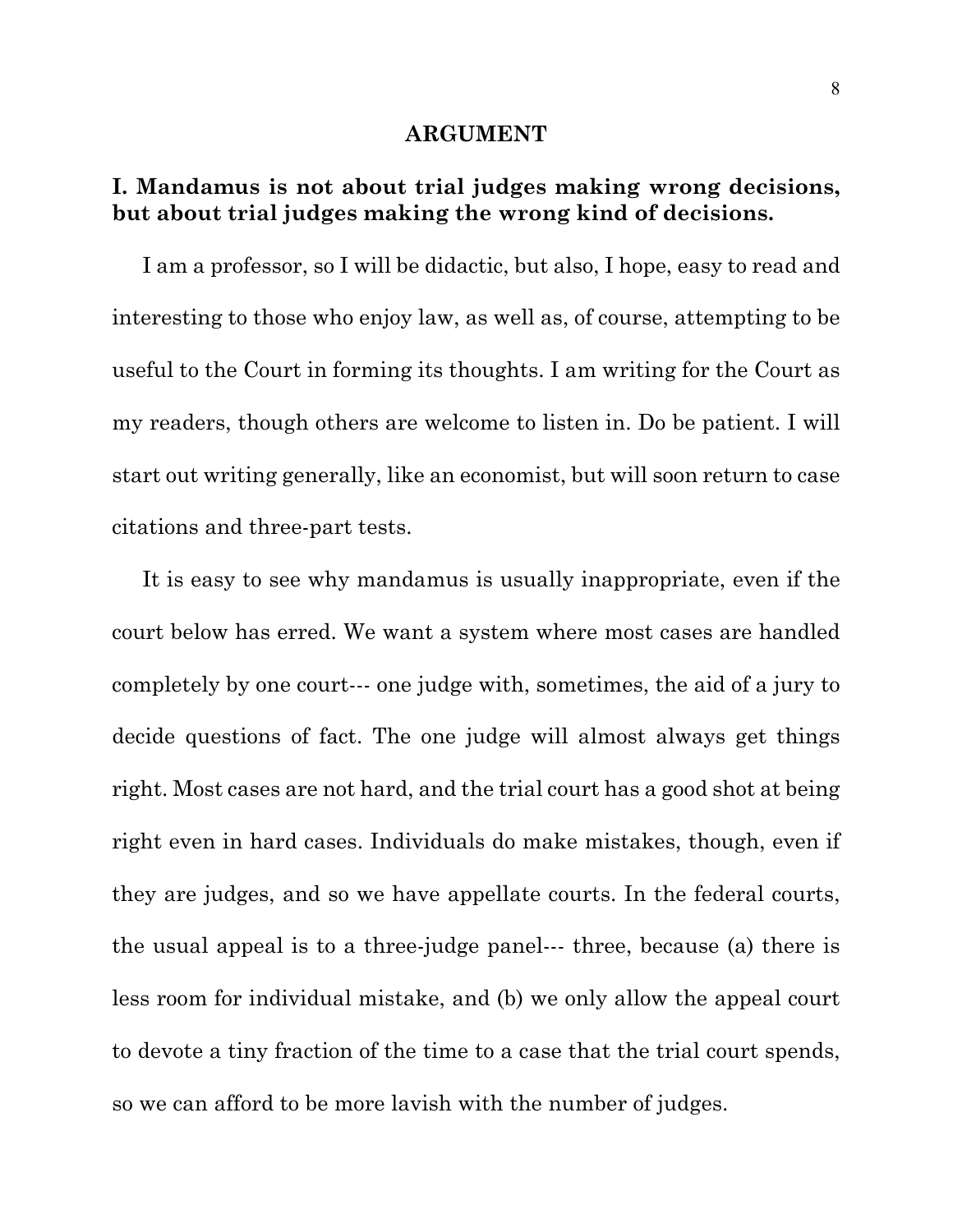To run efficiently, though, we don't want the appellate court to just repeat everything the trial court did, but get it right this time. As I just said, we strictly limit the time: the court refuses to look at more than 100 or so pages of writing or to listen to more than 30 minutes of talk. We also limit what kind of mistakes the court will remedy and--- the topic at hand—*when* the court will start listening. Ordinarily, appellate courts reject interlocutory appeals and petitions for mandamus, not because the party asking for them is in the wrong, but because it's more efficient to wait until the trial court has finished and then let the losing party submit all his grievances at once, rather than piecemeal. We want justice to be done, but with the least cost in time and energy. That is what is behind our procedural statutes, court rules, and common law.

 Now consider the present case. Flynn says that the court should have granted the Department of Justice's motion to dismiss the prosecution and should not have asked for amicus curiae to participate. His claim is not just that the judge is wrong about the dismissal decision, which in fact has not even been made yet. Crucially, he claims that some of what the trial court is doing goes beyond its authority, and some of what it is doing shirks its duty. The trial court is doing too much and too little. The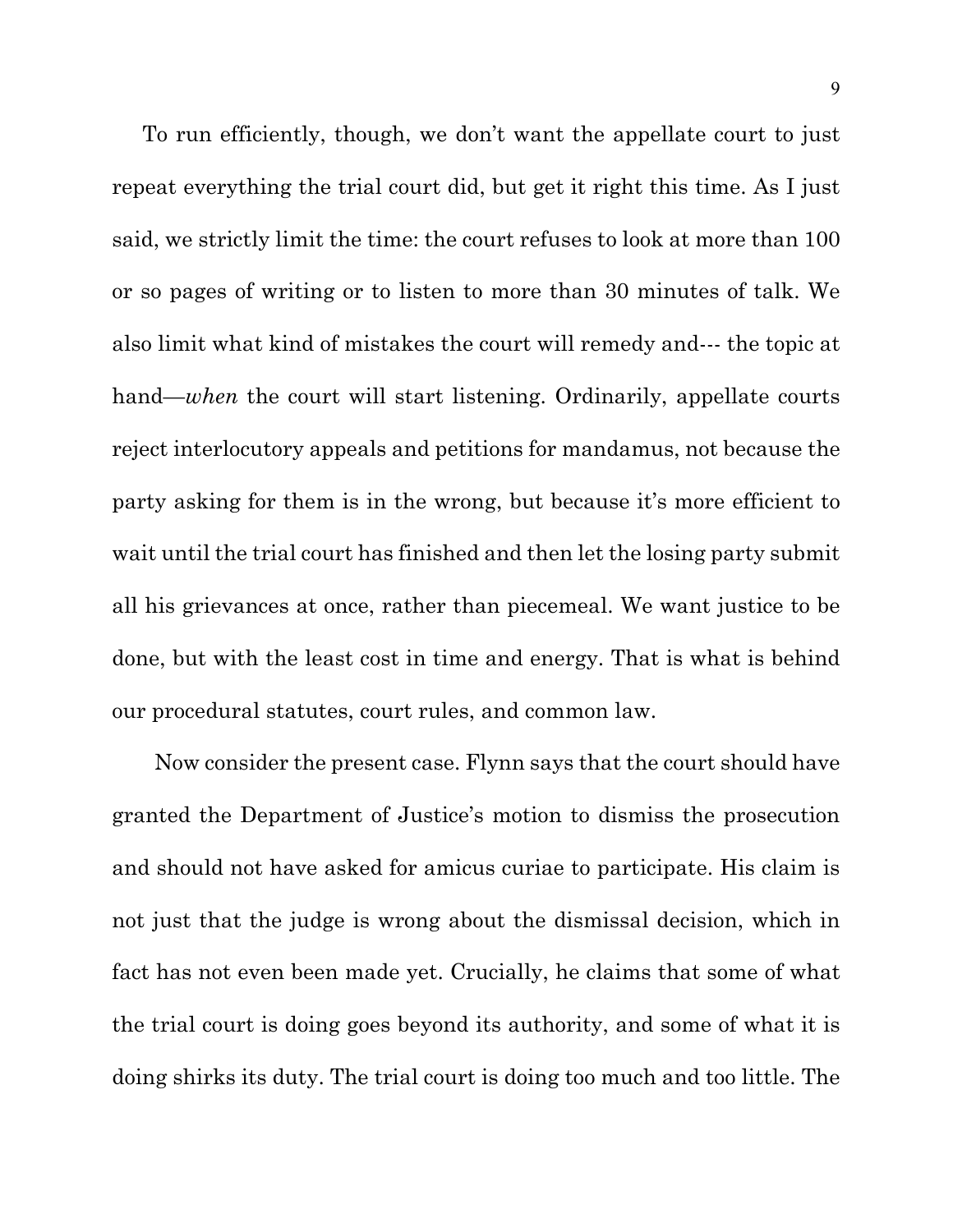trial court is appointing an amicus, which is beyond its authority, and refusing to dismiss the prosecution, which is its duty. Flynn's third petition point is that he claims the trial judge is so bad in both directions, at least in this particular case, that he should be replaced.

 Let us not here consider whether Flynn is right or wrong about the trial court's malfeasance, nonfeasance, and general inability to stay on track. The parties and other amici discuss that at length, and I have nothing new to say on it. Suppose he is right. Why should this Court act now, instead of waiting?

 The Court should act now precisely because this is not a question of fixing a mistake the trial court made in making the kind of decisions trial courts are tasked with making. The trial court is supposed to be carrying out its assigned duty--- approving dismissal, or denying dismissal if it has good reasons to deny--- but instead is delaying its decision for no good reason, and, worse, is initiating new proceedings not within its authority. If the trial court has good reasons to deny the motion to dismiss, it should deny the motion, and state its reasons so that later that decisions can be reviewed by an appellate court. If the trial court just has suspicions that there might exist good reason to deny the motion to dismiss, it should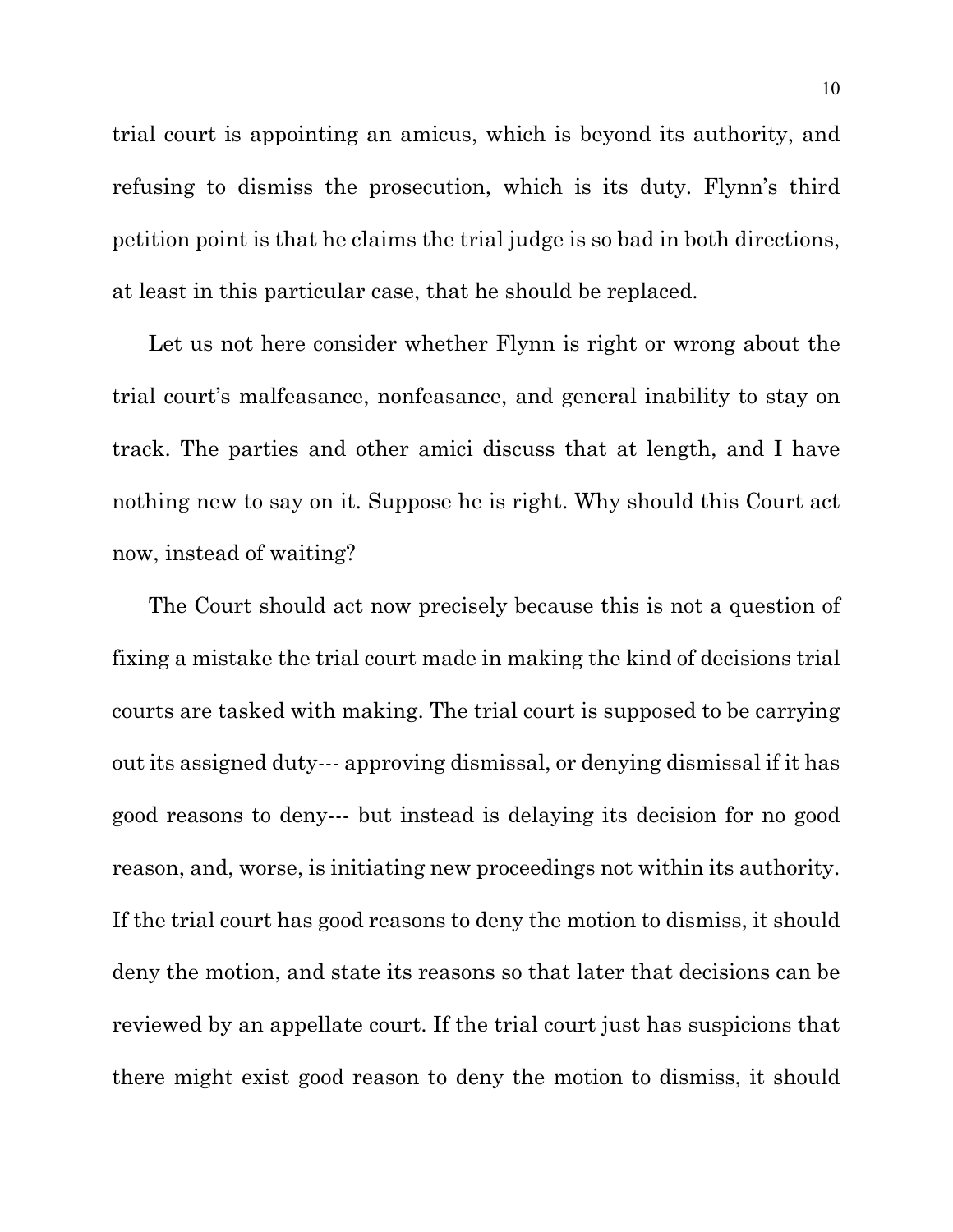swallow its doubts and dismiss anyway. What the trial court should not do is say that it has doubts about dismissal and needs to start a novel kind of investigation, an investigation with unclear parameters and of possibly unbounded length, soliciting evidence from everybody in Washington who might care to enter with facts, law, or opinion. It isn't entirely clear what Rule 48 means exactly, but it doesn't empower the trial court to launch investigations of corruption in high places. That's what grand juries do, not judges.

 Let us now turn to the particular mandamus law of the federal courts of the United States of America.

# **II. Federal law, in particular, uses mandamus to make judges do what judges are supposed to do, not to make them do it right.**

 This Court's recent *Fokker* decision lays out the standard test for mandamus, which long precedes *Fokker*:

 Before a court may issue the writ, three conditions must be satisfied: (i) the petitioner must have 'no other adequate means to attain the relief he desires'; (ii) the petitioner must show that his right to the writ is 'clear and indisputable'; and (iii) the court 'in the exercise of its discretion, must be satisfied that the writ is appropriate under the circumstances.'" *Fokker*, [818 F.3d 733](https://casetext.com/case/united-states-v-fokker-servs-bv-4) at 747 (citation omitted).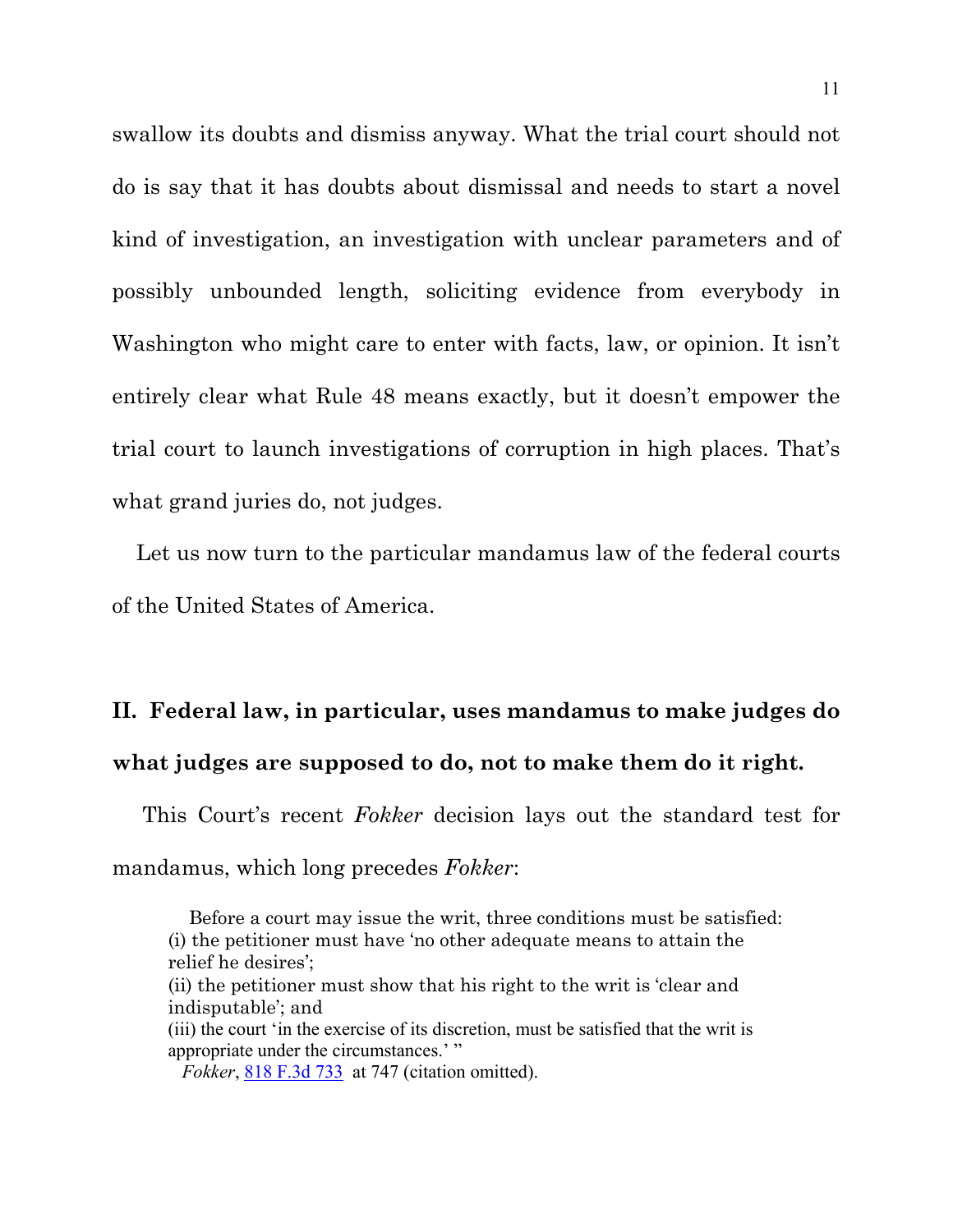We are concerned with condition (i).

 The general purpose of mandamus is to keep government officials from going *ultra vires*, from going beyond the powers legally allocated to their particular office:

 The historic and still the central function of mandamus is to confine officials within the boundaries of their authorized powers.  *In re United States*, 345 F.3d 450 (Posner, J.)

 Where the appeal statutes establish the conditions of appellate review an appellate court cannot rightly exercise its discretion to issue a writ whose only effect would be to avoid those conditions and thwart the Congressional policy against piecemeal appeals in criminal cases. *Cobbledick v. United States*, 309 U.S. 323, 60 S.Ct. 540. As was pointed out by Chief Justice Marshall, to grant the writ in such a case would be a 'plain evasion' of the Congressional enactment that only final judgments be brought up for appellate review."

*Roche v. Evaporated Milk Ass'n,* [319 U.S. 21,](https://caselaw.findlaw.com/us-supreme-court/319/21.html) 30 (1943).

Mandamus is not meant simply to correct mistaken decisions, no matter how wrong they may be:

 This is a "drastic and extraordinary" remedy "reserved for really extraordinary causes." *Ex parte Fahey*, [332 U. S. 258,](https://supreme.justia.com/cases/federal/us/332/258/index.html) 259–260 (1947)

 *[Cheney v. U.S. District Court for the District of Columbia,](https://scholar.google.com/scholar_case?case=10986519142240111755&q=818+F3d+fokker&hl=en&as_sdt=800006)*[542 U.S. 367,](https://scholar.google.com/scholar_case?case=10986519142240111755&q=818+F3d+fokker&hl=en&as_sdt=800006) 380 [\(2004\)](https://scholar.google.com/scholar_case?case=10986519142240111755&q=818+F3d+fokker&hl=en&as_sdt=800006)

 [T]he general principle which governs proceedings by mandamus is, that whatever can be done without the employment of that extraordinary remedy, may not be done with it.

*Ex parte Rowland,* [104 U.S. 604,](https://supreme.justia.com/cases/federal/us/104/604/) 617 (1881)

Mandamus is not to be "used as a substitute for the regular appeals process," *Dhiab v. Obama*, [787 F.3d 563,](https://cite.case.law/f3d/787/563/4227974/) 568 (D.C. Cir. 2015) (quoting *Cheney*, [542 U.S. 367](https://scholar.google.com/scholar_case?case=10986519142240111755&q=818+F3d+fokker&hl=en&as_sdt=800006) at 380–81),

 "[E]xtraordinary writs cannot be used as substitutes for appeals, even though hardship may result from delay."

 *Bankers Life & Cas. Co. v. Holland,* [346 U.S. 379,](https://supreme.justia.com/cases/federal/us/346/379/) 383 (1953) (citation omitted))

 Most simply mandamus is an application of the maxim of equity, "Every right has its remedy" ("*Ubi jus ibi remedium"*, "Where there's a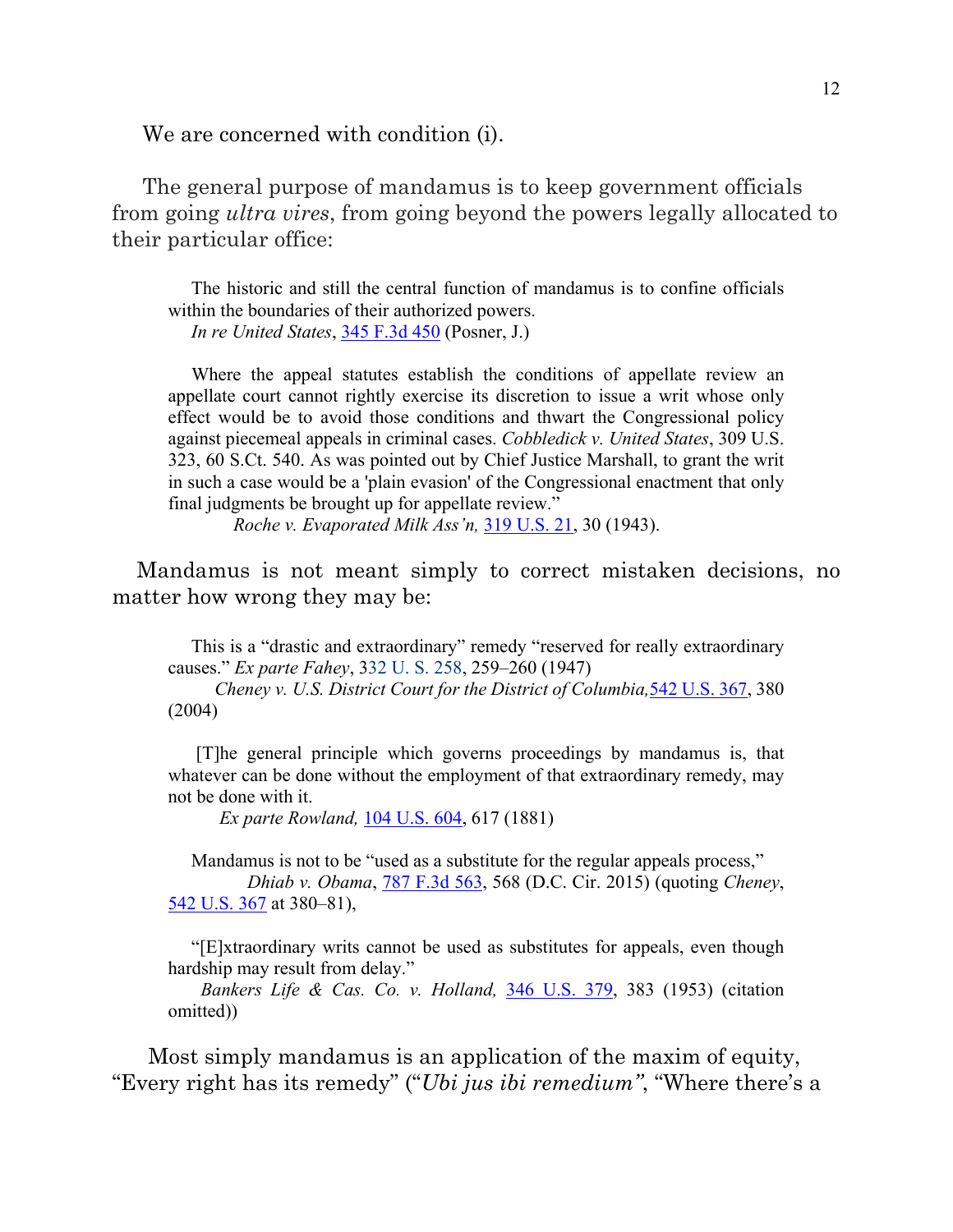right, there's a remedy") See *["Ubi jus ibi remedium -](https://www.oxfordreference.com/view/10.1093/oi/authority.20110803110448446) Oxford Reference". www.oxfordreference.com. [doi](https://en.wikipedia.org/wiki/Doi_(identifier))[:10.1093/oi/authority.2011080311044844](https://doi.org/10.1093%2Foi%2Fauthority.20110803110448446) [6](https://doi.org/10.1093%2Foi%2Fauthority.20110803110448446)*

# **III. Judge Sullivan's actions will create irreparable harm if not reversed.**

 But does Flynn have any right to be remedied? If his claims are correct, then eventually, whatever Judge Sullivan does, the prosecution against Flynn will be dropped because Flynn can appeal later. So what's the harm?

 Dilatory and frivolous proceedings will have cost Flynn tens of thousands of dollars in legal costs, to be sure--- perhaps hundreds of thousands--- but it isn't clear that the law considers that a wrong, rather than just the cost of justice. This Court said in *Fokker* itself:

 It is well established, however, that the `mere burden of submitting to trial proceedings that will be wasted if the appellant's position is correct does not support collateral order appeal.' " 15A Wright, Miller & Cooper, Federal Practice and Procedure: Jurisdiction § 3911.4 (2d ed.1992). *Fokker,* [818 F.3d 733,](https://casetext.com/case/united-states-v-fokker-servs-bv-4) 748.

 I would invite the Court to think more about that, and perhaps it does not apply to the facts in the present case; *Fokker* was a very complex case involving a judge turning down a plea deal, and it wasn't clear what would happen next if the mandamus were denied. It isn't clear here, either, so let me propose a hypothetical.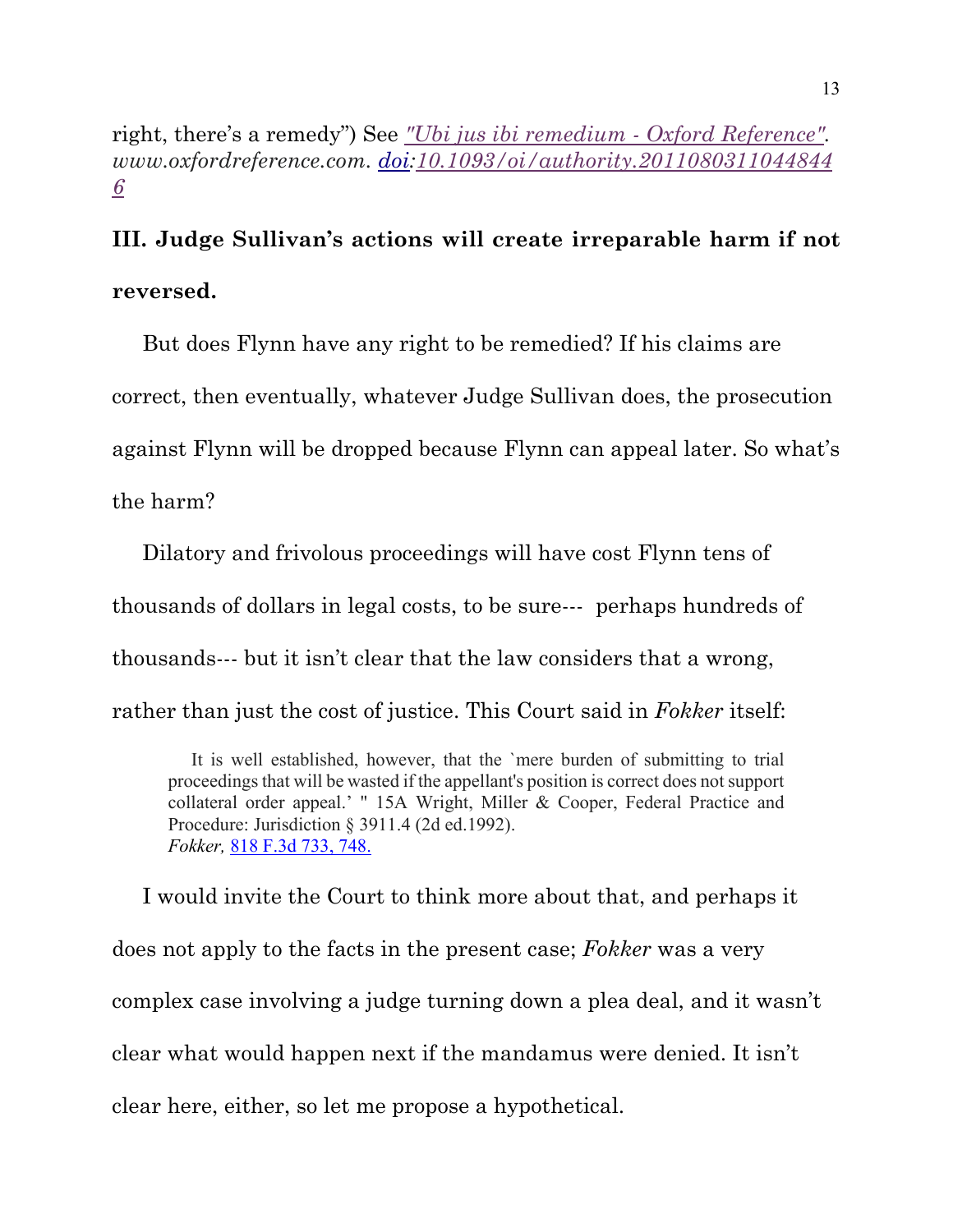For the hypothetical, suppose a federal prosecutor moves to dismiss prosecution in the interests of justice and the trial judge responds by saying he has consulted his astrologer, who tells him that he should postpone making the decision for two years, until the planet have aligned in such a way that the astrologer can provide further input. Suppose further that the judge issues an order appointing the astrologer *amicus curiae*, with a directive that he is to report back in two years and provide his opinion as advice to the court.

 This is an outlandish hypothetical, but brings the problem out sharply. What can the parties do? They can easily satisfy *Fokker* condition (ii): the judge is in the wrong. But what about condition (i)? The judge has not denied the motion to dismiss. Nor has he said he will base his decision on astrology--- just that he will allow his astrologer to submit an amicus brief in the same way as anyone can at the court's discretion. The astrologer is not an attorney, but that is not a bar to being an amicus. Amicus briefs are very frequently submitted by nonlawyers, and this very brief is an example. They can even be *pro se*, as this brief is. Even if they couldn't, the astrologer could be represented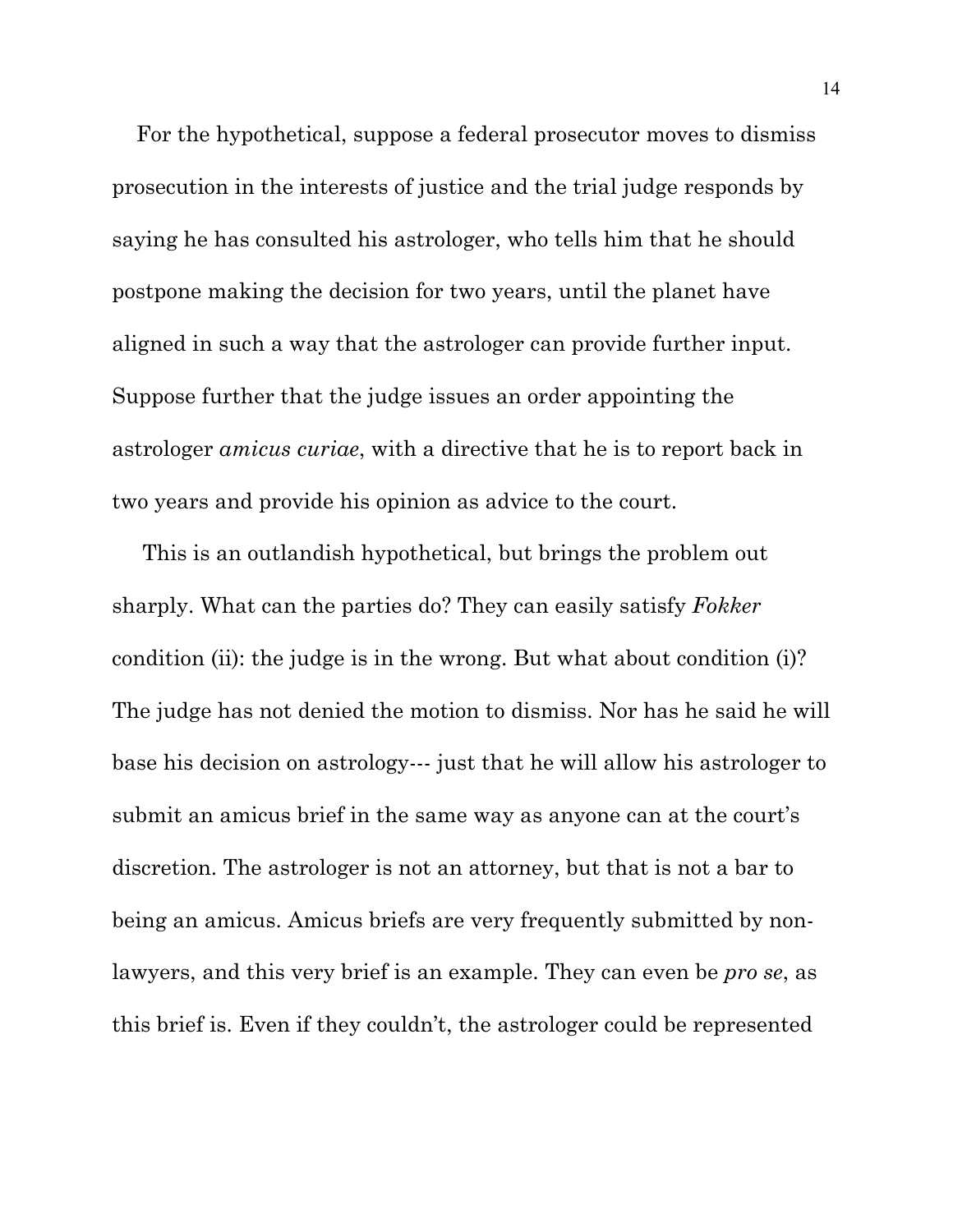by counsel—indeed, he probably would be, if only to get the certificates and margin widths correct. So what's the harm?

 In thinking about what the harm is, it's helpful to distinguish cases where a judge makes a mistaken decision (say, refuses a motion to dismiss when he ought to have granted it) from cases where a judge goes *ultra vires* or refrains from doing something duty requires him to do--- the kinds of cases everybody thinks suitable for mandamus consideration. Higher legal fees are indeed the cost of justice for dealing with fallible judges who do the things judges are tasked with doing but do them poorly. They are not the cost of justice for dealing with rogue judges who trespass onto the jurisdiction of other actors in our society.

 But legal fees are not the only cost. In our astrologer hypothetical, what is the harm? Part of it is that the defendant is in limbo for two more years. "Justice delayed is justice denied." Vindication is valuable, especially to criminal defendants, even if, as with Flynn, the defendant is not waiting out the time till trial in jail. Indeed, one possible application of Rule 48 is to a situation where the prosecution moves to dismiss prosecution, but the defendant objects, and can persuade the judge to deny the motion. An important function of courts is to provide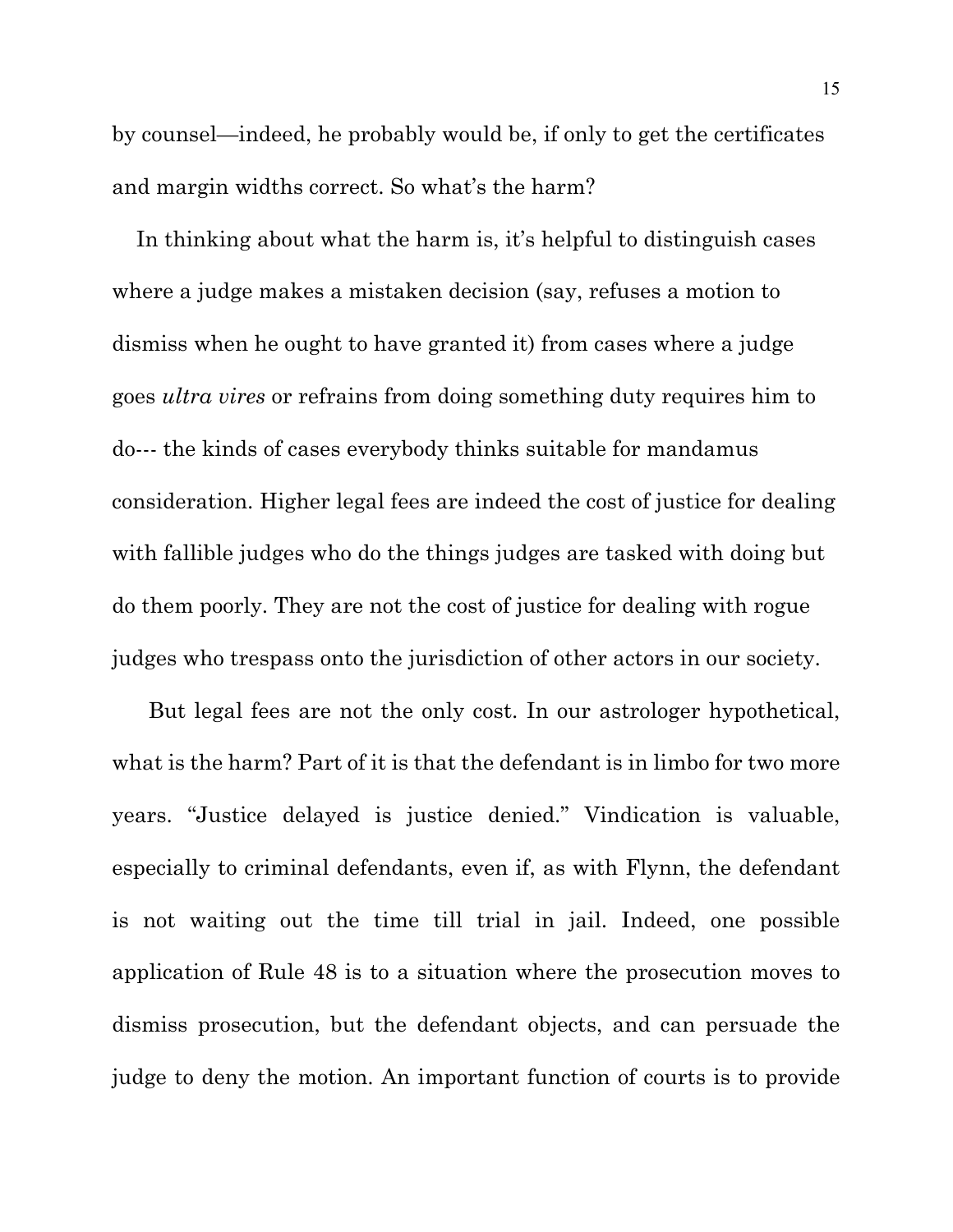certification of who has committed bad acts and who has not, so that the public knows the truth when they need to interact with someone-- whether to hire someone as a daycare center manager, a security guard, or an accountant. If someone is charged with a crime, stigmatization starts immediately, because the government rarely brings charges without good reason, even if the reason may not turn out to be good enough by the end of the trial. A defendant who is charged with a crime for purely political reasons may not wish to have the charges dropped. He might prefer to have them dropped only if the prosecutor forcefully and publicly declares his innocence, or he might wish to be brought to a trial that would end in humiliation of the prosecutor and his own wellpublicized vindication. See Eric Rasmusen, "Stigma and Self-Fulfilling Expectations of Criminality," *The Journal of Law and Economics (*October 1996) [39: 519-544.](http://www.rasmusen.org/published/Rasmusen_96JLE.stigma.pdf)

 Delay is also harmful to the prosecutor. Prosecutors want to clear their dockets, just as judges do. They don't want to have to put a sticky note in their calendar reminding them to come back in two years. And if the prosecutor finds he has made a mistake in bringing charges and does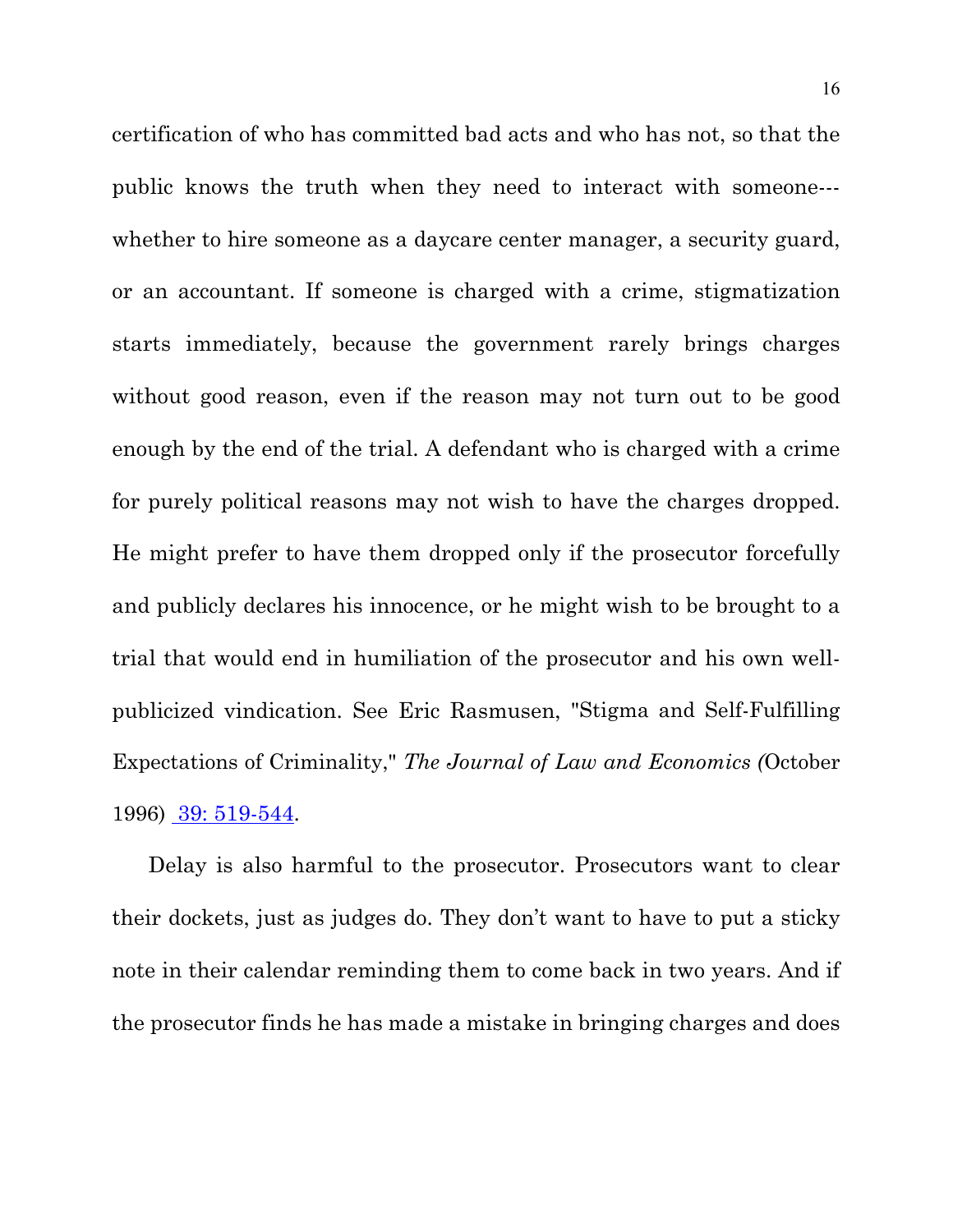the right thing and confesses this in court, it seems ignoble to repay him by keeping his mistake in the public view for more time than necessary.

 But of course the main harm in the astrologer hypothetical is not to the defendant or the prosecutor, but to the court. If such a thing were to happen, the court would be a laughingstock. The trial judge, of course, is willing to accept this burden, since he thinks that justice demands he wait for the planets to align properly and he is willing to accept ridicule. *Fiat justitia ruat caelum*. But it is not just the judge that bears the cost, but the court. The judge's colleagues on the bench lose credibility when he loses credibility. They lose even more credibility if they are asked to intervene and do nothing. The public soon forgets which particular judge relies on astrology, but they remember that the court in that city is staffed by people who rely on astrology, and by other people who, even if they don't use it themselves, don't seem to mind if their colleagues do.

 In my scholarly area, the Japanese judiciary, I emphasize that different judicial systems use different methods to avoid politicization and maintain legitimacy. In Japan, judges (except for supreme court judges) join the bench after passing a highly competitive examination at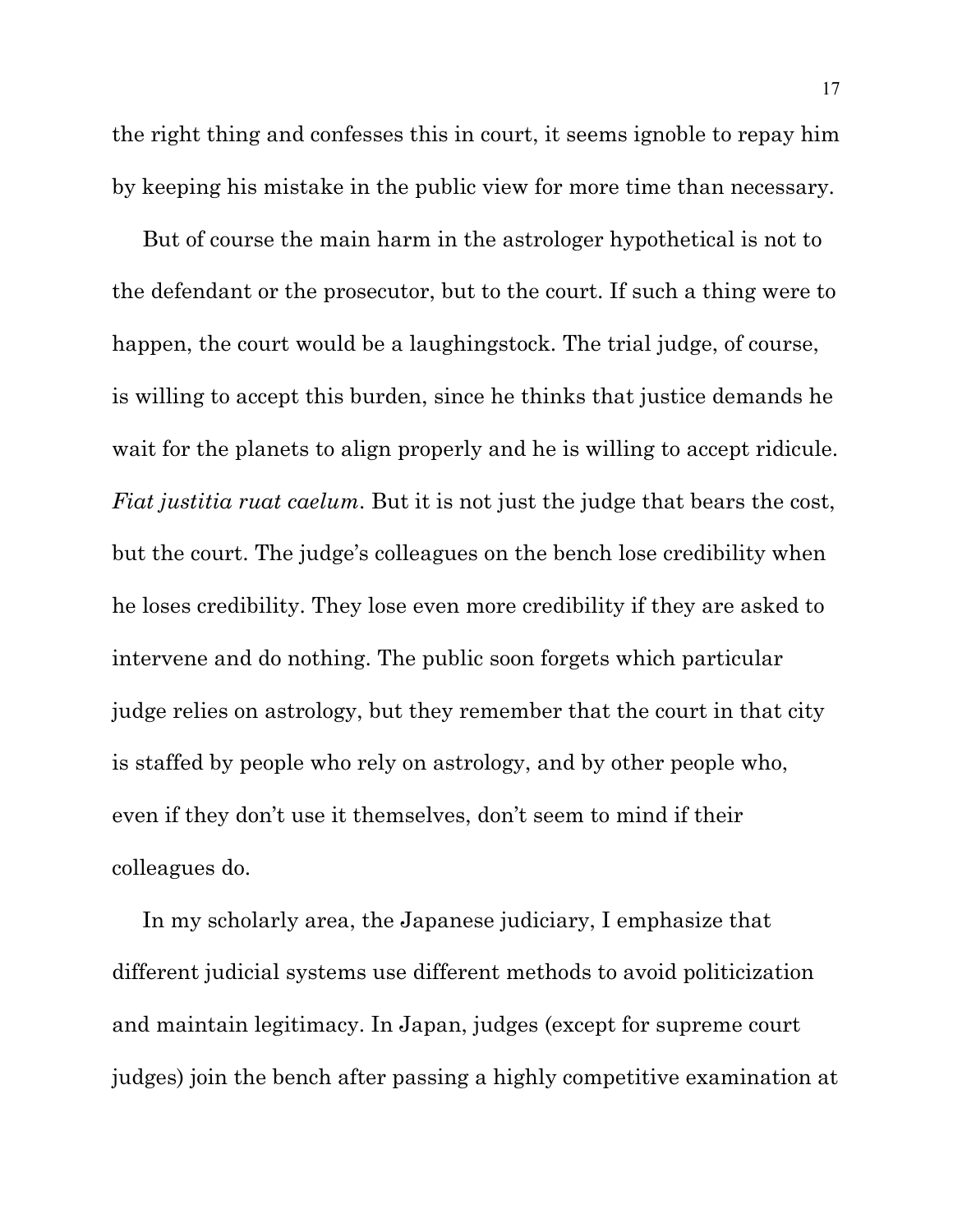a young age, and then rise through the ranks, as in the U. S. Foreign Service. If you are especially promising, you start in Tokyo District Court, then are assigned to the boondocks to keep you modest, then return if you do well. If you do badly, however, you end up doing divorces in Okinawa for the rest of your life. The Secretariat which controls judicial assignments to cities and courts is extremely powerful, but the good side of this is that hard-working, responsible, and especially talented judges (they are all talented) are rewarded. A less capable judge can be quarantined in a relatively unimportant job. See J. Mark Ramseyer and Eric Rasmusen, *Measuring Judicial Independence: The Political Economy of Judging in Japan,* Chicago: The University of Chicago Press, 2003; J. Mark Ramseyer and Eric Rasmusen, "Why Are Japanese Judges So Conservative in Politically Charged Cases?" *American Political Science Review*, [95\(2\): 331-344](http://www.rasmusen.org/published/Rasmusen-01.APSR.jpnpub.pdf) (June 2001).

 In the U.S. federal system, on the other hand, judges are neither promoted nor demoted. Impeachment, and appointment to the Supreme Court, are both so rare as to be ineffective as sticks and carrots. Judges stay in the same job and the same city, as a general rule. District judges do not desire to be circuit judges, nor do circuit judges desire to be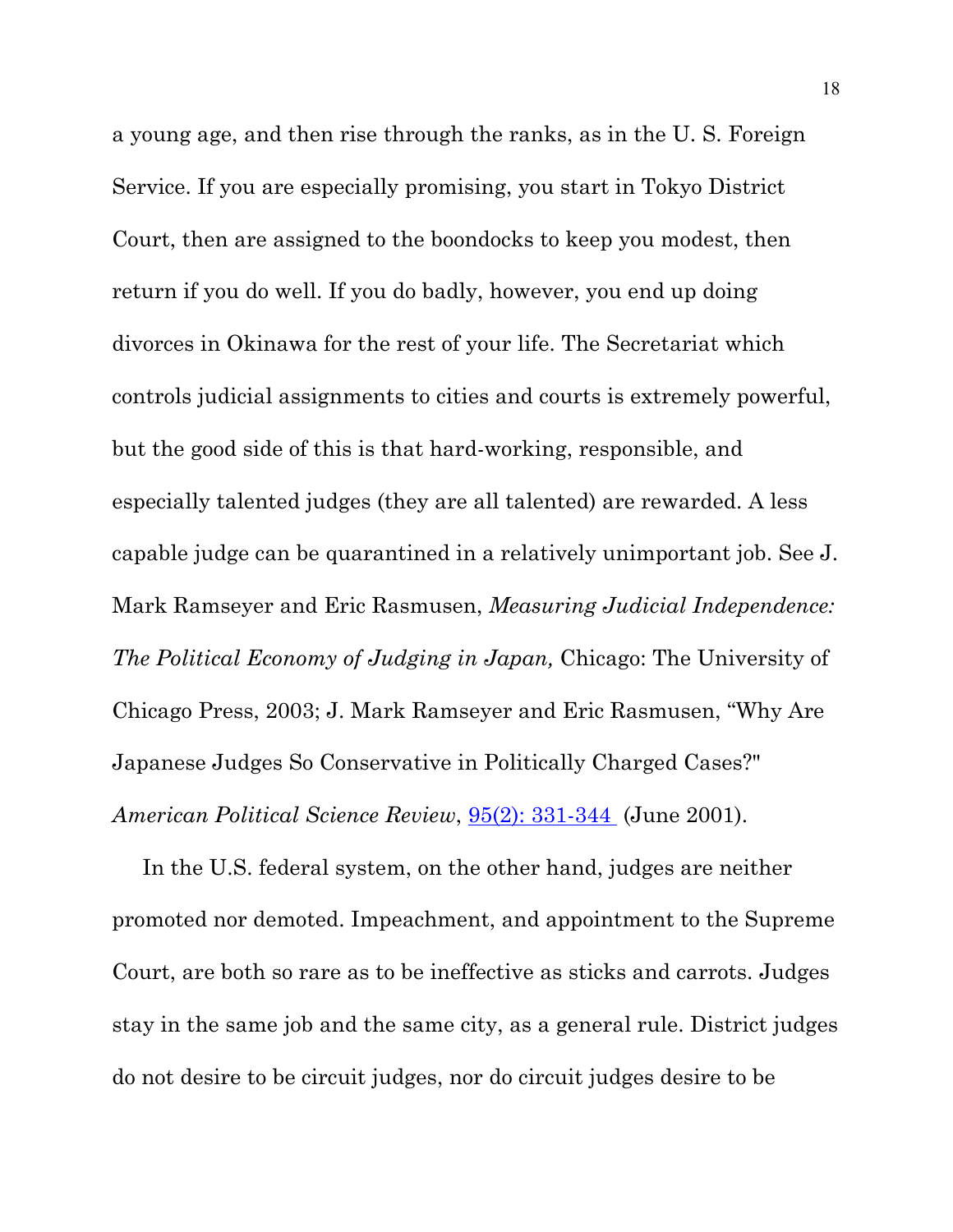district judges, though both can and do request temporary visiting positions in the others' courtroom so they can better learn how to do their own jobs.

 Thus, we have need of procedures such as mandamus to maintain incentives. Mandamus is important to right particular wrongs, but also to deter judges who might be tempted to overstep their authority. A U.S. federal judge soon learns to have a thick skin when it comes to what people think about him, except for one particular class of people--other judges. That concern, on top of the desire to do one's duty which we hope everyone has but which for most of us needs strengthening by material or reputational incentives, is important to maintaining the integrity of the courts.

 The loss to a court from a judge engaging in frivolous and politicized proceedings increases with the time those proceedings entertain the public and create heat that divides the public and the bar along partisan lines, lending evidence to the claims commonly made in different ways by uneducated and highly educated people that justice is "the will of the stronger," rather than "doing what is right, whether that hurts friend or foe." (Plato, *The [Republic](http://www.inp.uw.edu.pl/mdsie/Political_Thought/Plato-Republic.pdf)*, Book I).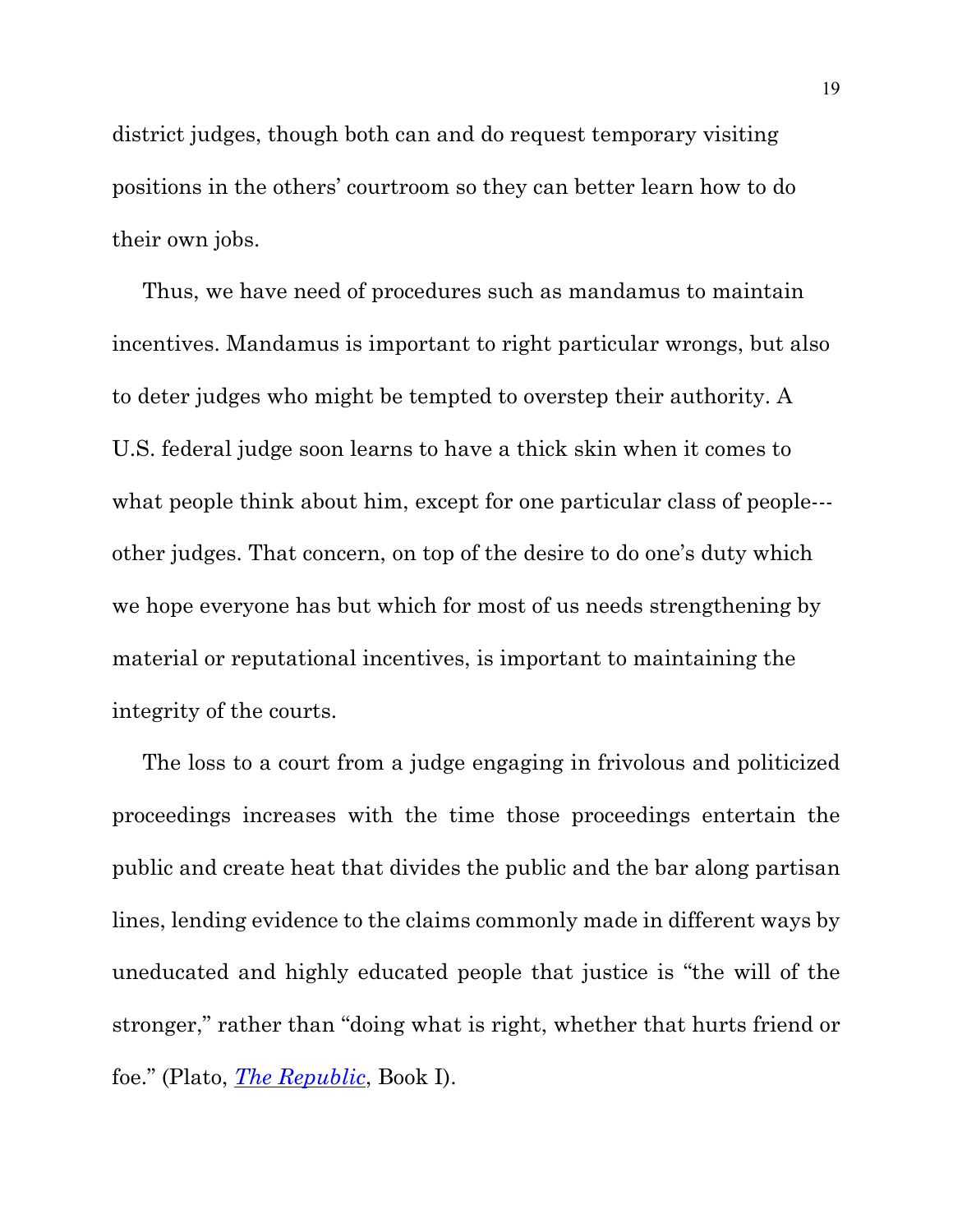Judge Sullivan's brief says,

 "Mr. Flynn likewise errs in seeking mandamus on the basis that further proceedings in the district court "will subject [DOJ] to sustained assaults on its integrity." Pet. 28. Judge Sullivan has not disparaged DOJ's integrity in any way."

 Judge Sullivan doesn't get it. It's not that further proceedings in the district court will subject the Department of Justice to sustained assaults on its integrity. The Department of Justice has come clean and acknowledged its prosecution was improper, contrary to the interests of justice. No--- the problem is that further proceedings in the district court will subject the D.C. Circuit to sustained assaults on its integrity. The longer the circus continues, the longer the D.C. Circuit--- the members of which are jointly responsible for monitoring their colleagues—looks bad. If the public loses faith in prosecutors, that is no great loss. Everyone knows lawyers are supposed to represent clients, and prosecutorial zeal, even if sometimes excessive, is at least balanced by the sometimes excessive zeal of the defense bar. Even though we expect attorneys to be biased, we know the courts can--- if they choose-- restrain abuse of the legal process. If the public loses faith in the courts, however, that is fatal to the rule of law. If the courts lose legitimacy, final judgments will no longer be final, because "the Court ruled against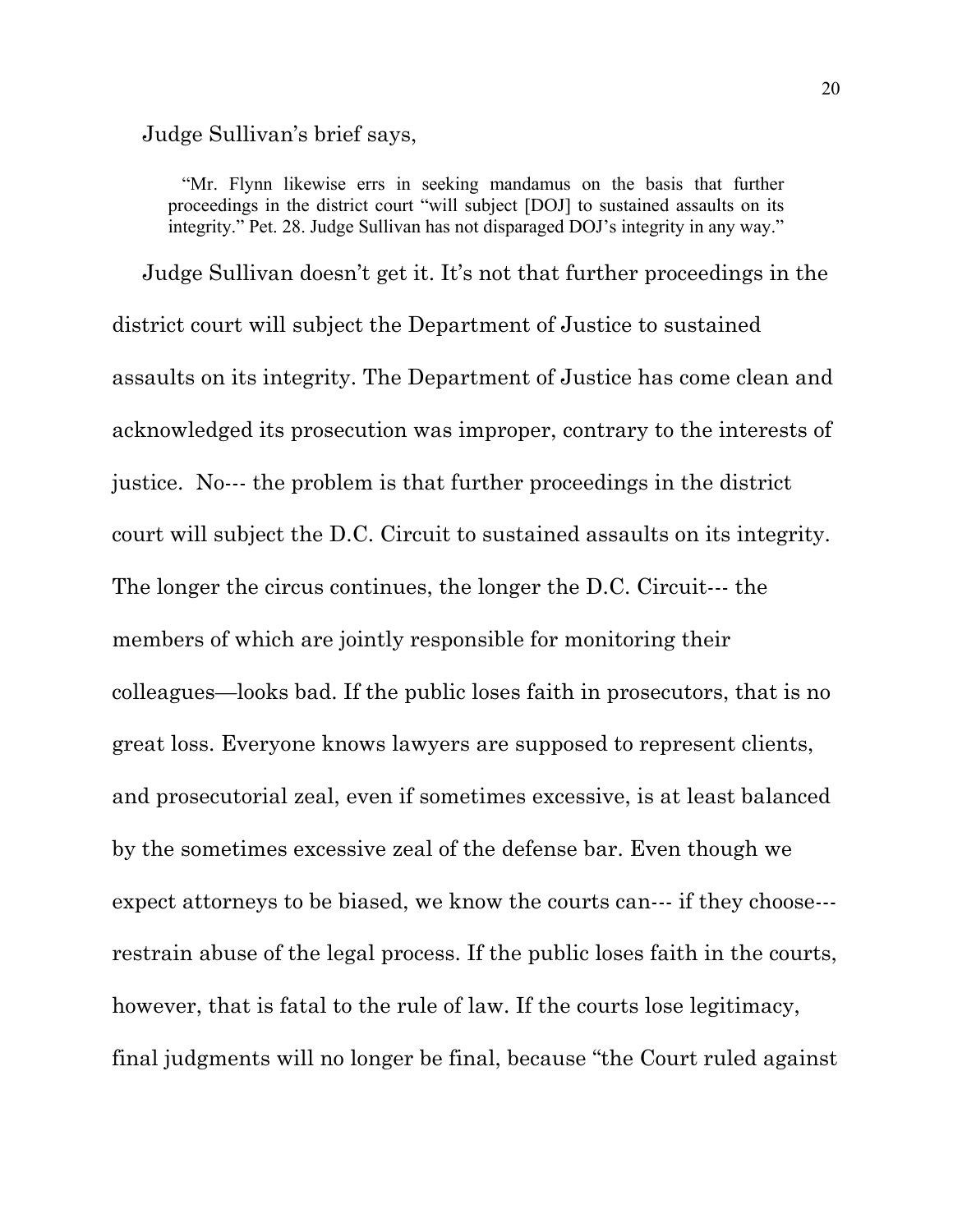you" will become, "Judge Sullivan ruled against you," no more dispositive than "President Trump says you're stupid." Loss of faith in the courts is irreparable harm indeed.

## **IV. Conclusion**

 For the reasons stated in the Government's Motion to Dismiss, and the further reasons set out above, a writ of mandamus should issue, instructing the district court: to grant the Justice Department's Motion to Dismiss; to vacate the district court's order appointing *amicus curiae*; and to reassign the case to another district judge for any further proceedings as may be required.

Respectfully submitted,

*Eric B. Rasmusen*

 ERIC B. RASMUSEN Kelley Sch. of Bus, Indiana University 1309 E. Tenth Street Bloomington, Indiana 47401 (812) 345-8573, Erasmuse61@gmail.com *pro se*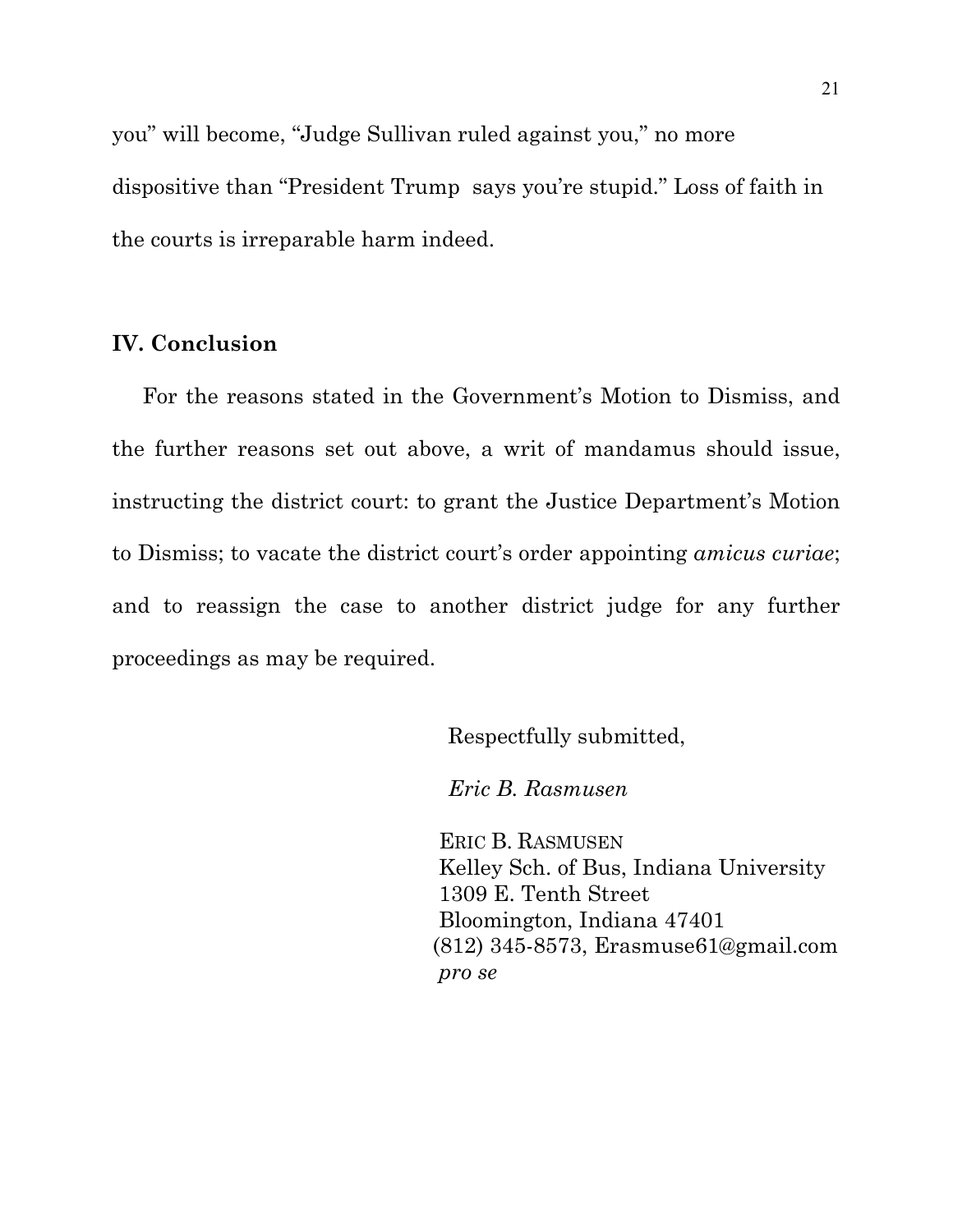# **CERTIFICATE OF COMPLIANCE**

## IT IS HEREBY CERTIFIED:

 1. This brief complies with the type-volume limitation of Rule 29(a)(5), Federal Rules of Appellate Procedure and the panel's 3,900 word limit of June 2, 2020, because it contains 3,747 words.

 2. This brief complies with the typeface requirements of Fed. R. App. P. 32(a)(5) and the type style requirements of Fed. R. App. P. 32(a)(6) because it has been prepared in a proportionally spaced typeface using MS-Word in 14-point Century Schoolbook (with 12pt for indented quotations, the table of contents, and the table of authorities).

 3. I have not filed the usual eight copies of the original in hardcopy because of the covid-19 rule that eliminates the paper filing requirement for briefs.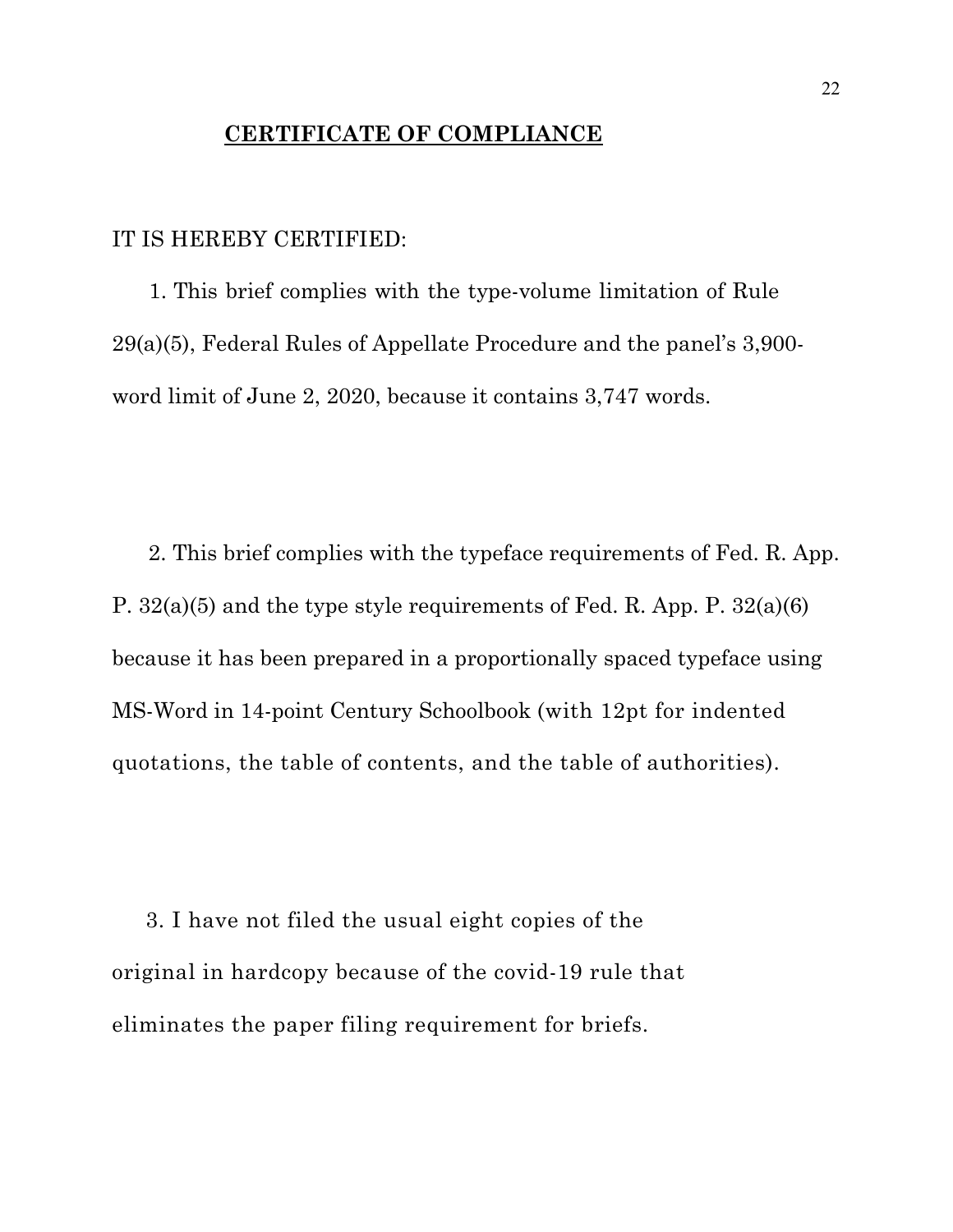*[In re: Paper Copies of Electronic Filings in Light of the](https://www.cadc.uscourts.gov/internet/home.nsf/Content/Announcement%20-%20In%20re%20Paper%20Copies%20of%20Electronic%20Filings%20in%20Light%20of%20the%20COVID-19%20Pandemic/$FILE/StandingOrder20-2.pdf)  [COVID-19 Pandemic, S](https://www.cadc.uscourts.gov/internet/home.nsf/Content/Announcement%20-%20In%20re%20Paper%20Copies%20of%20Electronic%20Filings%20in%20Light%20of%20the%20COVID-19%20Pandemic/$FILE/StandingOrder20-2.pdf)tanding Order No. 20-2 Update to Court Operations in Light of the COVID-19 Pandemic*.

*/s/ Eric B. Rasmusen*

*\_\_\_\_\_\_\_\_\_\_\_\_\_\_\_\_\_\_\_\_\_\_\_\_\_\_\_\_\_\_*

 Eric B. Rasmusen *Amicus Curiae, pro se*

Dated: June 5, 2020